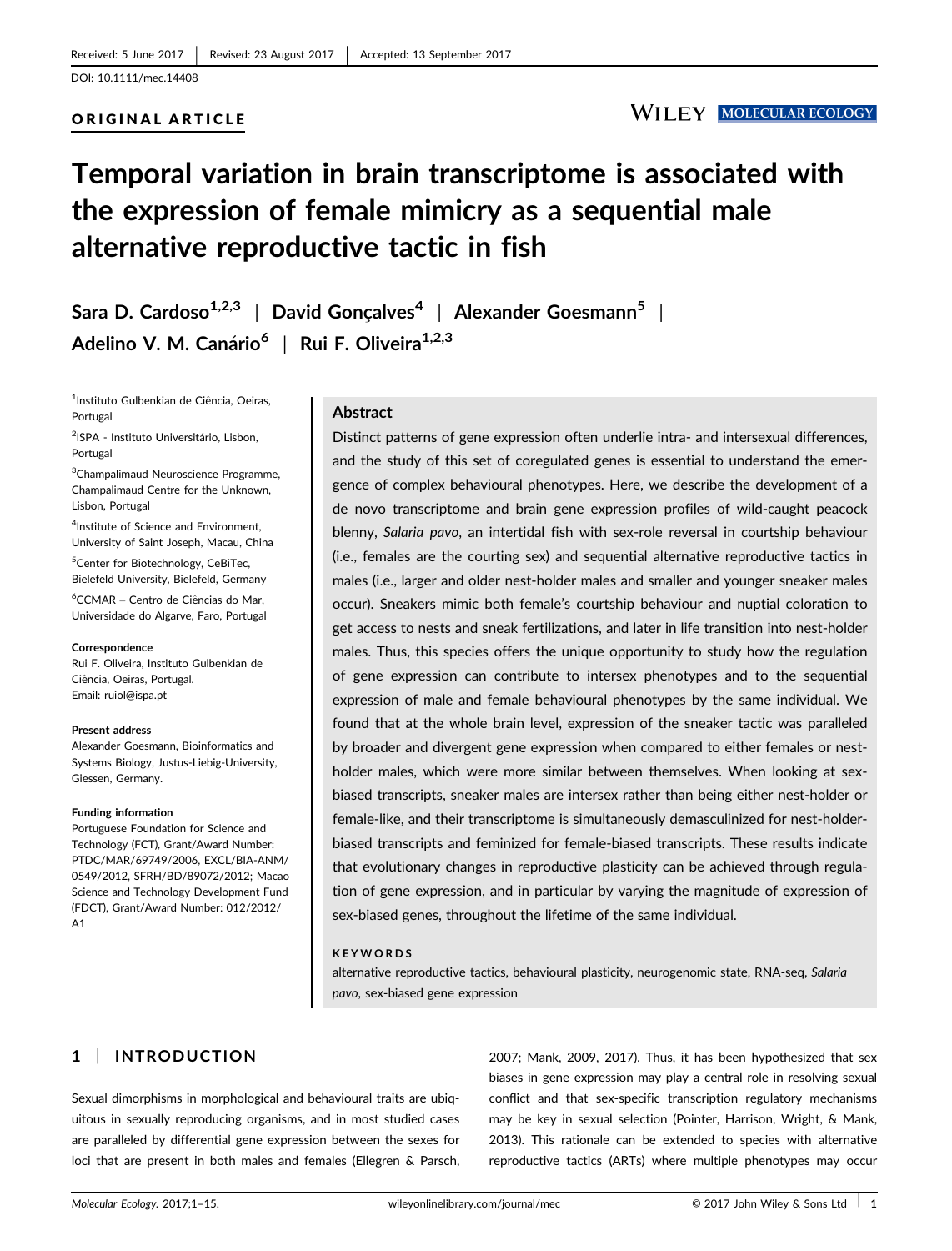**2** WILEY MOLECULAR ECOLOGY CARDOSO ET AL.

within one of the sexes, typically males, with varying degrees of sexual dimorphism. In ARTs, at least two sexually mature (i.e., with functional testes) male morphs occur: (i) bourgeois males that fully express male secondary sexual characters and compete for the monopolization of access to mates (e.g. by defending breeding territories), expressing male-typical behaviour (e.g., aggression, courtship); (ii) parasitic males (aka sneakers) that do not express male secondary sexual characters and behaviour, and exploit the investment of bourgeois males to get access to mates (e.g., sneaking fertilizations) (Taborsky, Oliveira, & Brockmann, 2008). Hence, species with ARTs offer the possibility to test the hypothesis that differential expression of sex-biased genes is also a major genetic mechanism for the evolution of intrasexual variation in reproductive tactics by providing interindividual variation in the expression of behavioural and morphological sex-related traits. Moreover, in some species, femalemimicking sneaker males occur. These sneaker males are morphologically and behaviourally similar to females but have functional male gonads, and use their female resemblance to approach mating pairs in order to try to get parasitic fertilizations (Taborsky, 1994; Taborsky et al., 2008). Thus, these males have male and female traits expressed in the same phenotype. This raises the question of how regional differential regulation of gene expression may accommodate different sex phenotypes across different tissues and the role it may play in the evolution of ARTs. Interestingly, in some cases, femalemimicking ARTs are expressed by the same individual at different life-history stages, which raises the additional hypothesis that temporal differential regulation of gene expression may allow for the evolution of sequential ARTs within the same individual.

In recent years, the possibility of analysing gene expression profiles without a reference genome (e.g., RNA-seq; Wang, Gerstein, & Snyder, 2009) allowed us to test the above-mentioned hypotheses in nonmodel organisms (Zuk & Balenger, 2014). For example, in two horned beetle species with ARTs (Onthophagus taurus and O. nigriventris), gene expression in different tissues was as divergent between alternative male morphs as it was between sexes (Snell-Rood et al., 2011). However, in the bulb mite, Rhizoglyphus robini, the number of sex-biased genes in whole-body expression analysis was much higher than the number of genes differentially expressed between male morphs (Stuglik, Babik, Prokop, & Radwan, 2014). Within teleosts, the variability of reproductive systems is vast, and most studies have focused on the characterization of whole-brain gene expression patterns associated with discrete reproductive phenotypes. In all studies, gene expression differences between members of the same species that differ in plasticity of mating tactics reflect how they differ in behaviour and life history (Aubin-Horth, Landry, Letcher, & Hofmann, 2005; Fraser, Janowitz, Thairu, Travis, & Hughes, 2014), and these differences are more pronounced among male tactics than between sexes (Nugent, Stiver, Alonzo, & Hofmann, 2016; Partridge, Mac-Manes, Knapp, & Neff, 2016; Schunter, Vollmer, Macpherson, & Pascual, 2014; Stiver, Harris, Townsend, Hofmann, & Alonzo, 2015).

In this study, we investigate the role of gene expression in the expression of female-mimicking male ARTs in the peacock blenny Salaria pavo (Blenniidae; Figure 1) a littoral fish where femalemimicking males occur (Gonçalves, Almada, Oliveira, & Santos, 1996). In this species, nest-holder (bourgeois) males are larger than females, have well-developed secondary sexual characters (SSCs; viz. a head crest and a sex-pheromone-producing anal gland), which are used to attract females to their nests for spawning (Barata et al., 2008; Gonçalves, Barata, Oliveira, & Canário, 2002), and provide sole parental care to eggs until hatching (Fishelson, 1963; Patzner, Seiwald, Adlgasser, & Kaurin, 1986). In a population where nest sites are scarce, and the operational sex ratio is female-biased, females become the courting sex (Almada, Goncalves, Santos, & Baptista, 1994; Saraiva, Barata, Canário, & Oliveira, 2009). Female courtship consists of the expression of a transient nuptial coloration and in stereotypic movements directed towards nest-holder males (Almada et al., 1994). In this population, an alternative male mating tactic is also present, consisting of smaller and younger males behaving as female mimics to get access to nests guarded by nest-holder males and sneak fertilizations (Goncalves et al., 1996). Sneaker males switch to nest-holders at a later age (Fagundes et al., 2015), and hence, the same male expresses both male and female reproductive



FIGURE 1 The peacock blenny (Salaria pavo) has two reproductive male morphs and sex-role reversal in courtship behaviour. Larger and older nest-holder males (inside the nest) with well-developed secondary sexual characters (e.g., head crest) are courted by (a) females and (b) smaller and younger sneaker males behaving as female mimics. Both females and sneaker males while courting the nest-holder male display a conspicuous nuptial coloration that consists on a pattern of dark and light band across the anterior portion of the body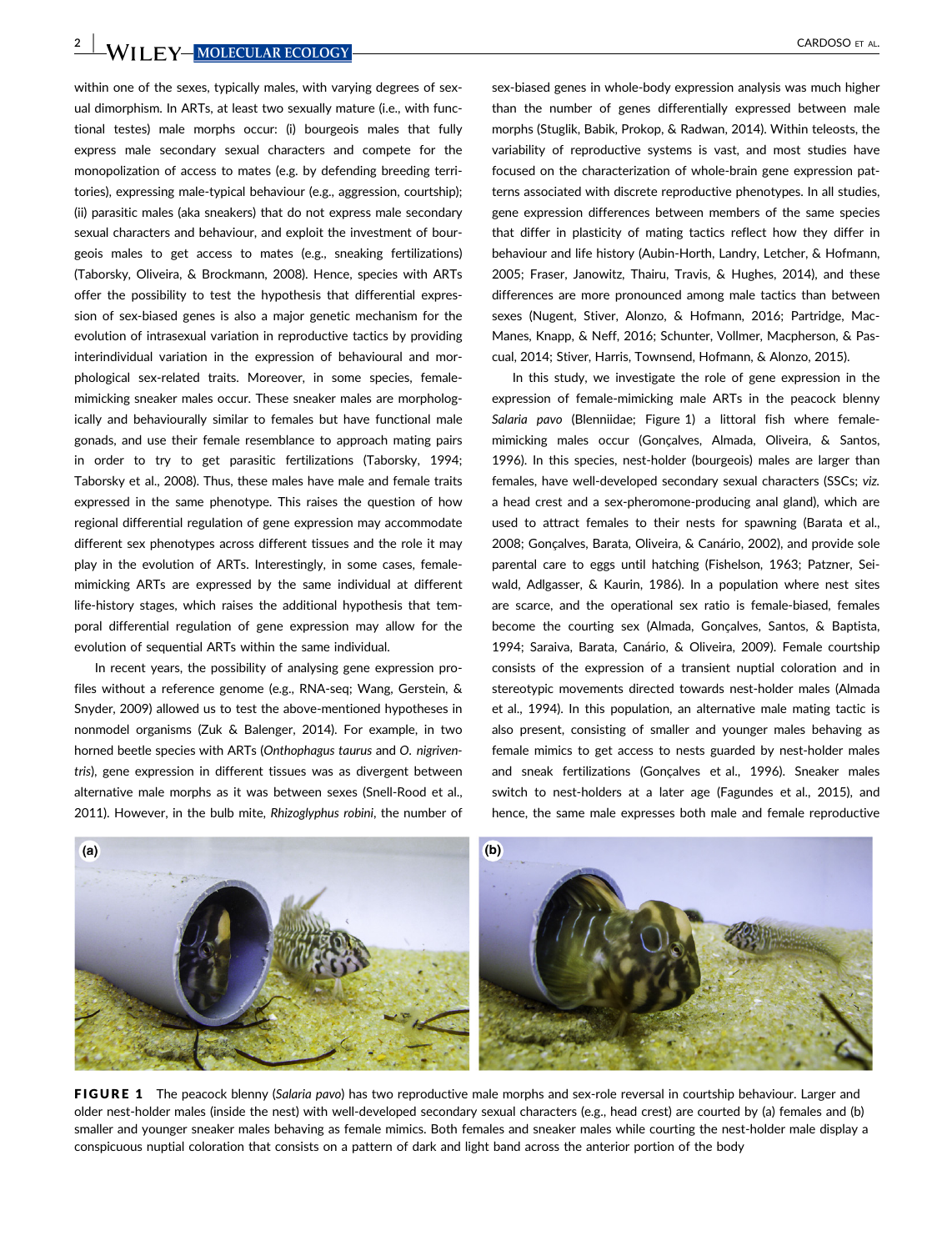behaviour during his lifetime. Here, we specifically tested: (i) whether differences in sexual dimorphism in reproductive behaviour between sneaker and nest-holder males are paralleled by gene expression differences in the brain; and (ii) whether the sneakers' brain transcriptome is closer to that of nest-holder males, as both are sexually mature males and hence are expected to have masculinized brains, or to that of females, because both express female courtship and nuptial coloration. We have also studied males that are in transition from the sneaker to the nest-holder male phenotype. These transitional males are no longer reproductively active as sneakers (i.e., they no longer express female-mimicking behaviour typical of sneakers), but they also have not become nest-holders yet, as they lack the male secondary sexual characters and do not defend a nest. Moreover, transitional males possess reduced testes which may result from their investment in somatic growth to become nestholders, as nest-holders' reproductive success depends on body size (Oliveira, Almada, Forsgren, & Goncalves, 1999). Thus, transitional males offer the opportunity to have an extra sampling point in the intrasex dimorphism continuum. As this is the first study reporting whole transcriptome sequencing for this species, we have also provided a brief characterization of the peacock blenny's transcriptome.

## 2 | MATERIALS AND METHODS

## 2.1 | Ethics statement

All procedures were performed in accordance with accepted veterinary practice under a "Group-1" licence issued by the Direcção-Geral de Veterinária, Ministério da Agricultura, do Desenvolvimento Rural e das Pescas, Portugal (permit number 0421/000/000/2013).

## 2.2 | Sample collection

Individuals were collected during the breeding season at Culatra Island (Ria Formosa Natural Park, 36°59'N, 7°51'W, Portugal; for a detailed description of the sampling area, see Almada et al., 1994). During the breeding season, both females and sneaker males actively express courtship behaviour towards the nest-holder males, while nest-holder males defend nests and provide sole parental care to eggs (Almada, Goncalves, Oliveira, & Santos, 1995; Goncalves et al., 1996). The peacock blenny is an intertidal species, and hence, individuals were captured with hand nets during low tide; nest-holder males were collected from their nests, whereas females, sneaker males and transitional males were collected from surrounding areas, where they seek shelter in small pools under tiles and other debris. As sneaker males are female mimics, we used sperm release upon gentle abdominal pressure as an identification criterion. Transitional males, which represent the shift from sneaker to nest-holder males, were identified by having poorly developed secondary sexual characters (SSCs) and a larger body size than sneakers, while not releasing sperm upon abdominal pressure. Fish were euthanized using a lethal dosage of the anaesthetic MS-222 (tricaine methanesulphonate; Sigma-Aldrich) followed by rapid severance of the spinal cord with a scalpel. Brain

CARDOSO ET AL.  $\overline{S}$  MOLECULAR ECOLOGY  $-WII$  FY  $\frac{3}{3}$ 

dissection occurred within 5 min after capture, and brains were immediately immersed in RNAlater (Sigma-Aldrich), kept at 4°C for 24 hr and stored at  $-80^{\circ}$ C until further processing. Fish were then dissected to assess gonadal sex by direct inspection of the gonads.

Thirty-seven individuals (nine females, nine nest-holder males, nine sneaker males and 10 transitional males) were sampled for gene expression analysis, establishing two replicates of pools of 4 to 5 individuals for each phenotype. Among males, sneakers had the largest gonads relative to their body size (gonadosomatic index (GSI)), followed by nest-holders and then by transitional males (Welch's oneway ANOVA,  $F_{2,11,0}$  = 47.708,  $p < .001$ ). This variation in GSI followed previously reported patterns (Gonçalves, Teles, Alpedrinha, & Oliveira, 2008; Gonçalves et al., 1996) confirming the reproductive state of examined male individuals (i.e., only nest-holder and sneaker males are sexually mature). All females used in this study were expected to be actively courting, as their GSI values indicate they were sexually mature (mean  $\pm$  SEM = 10.65  $\pm$  3.54; see (Patzner, 1983) for a description of the ovarian cycle of this species), and in this species, all sexually mature females are known to exhibit courtship behaviour (Almada et al., 1995).

## 2.3 | RNA extraction and sequencing

Total RNA was extracted from whole brain tissue for each individual of the four phenotypes. Samples were transferred to 1 ml of QIAzol lysis reagent (Qiagen) and the tissue was homogenized (on ice) with a sonicator. RNA was then extracted using the RNeasy Lipid Tissue Mini Kit (Qiagen) following the manufacturer's protocol. RNA quality and concentration for each sample were determined using a NanoDrop 1000 spectrophotometer (Thermo Scientific). Equal amounts of RNA from each individual were used to prepare the RNA pools corresponding to the replicated libraries for each phenotype (two libraries per phenotype).

Preparation and sequencing of the eight pooled RNA libraries were performed by The Genome Analysis Centre (TGAC, Norwich, United Kingdom). Upon arrival, samples' RNA integrity was verified on the Agilent 2100 Bioanalyzer. Libraries were prepared from polyA+ RNA and sequenced in two lanes on the Illumina HiSeq 2000 as paired-end 100-bp reads with an approximate insert size of 341 bp. Each library was sequenced at a high depth (Table S1) to detect transcripts that can become underrepresented when analysing whole brain tissue expression. To improve the de novo assembly, four additional pooled libraries, one for each phenotype, were also prepared using RNA from the previous collection, and sequenced using Roche's 454 technology. Library preparation and single-end sequencing on a GS-FLX System were performed at Max Planck Institute (Berlin, Germany) using the manufacturer's protocol.

#### 2.4 | De novo assembly

Quality filtering and trimming of Illumina reads were carried using implemented plugins in CONVEYOR software (Linke, Giegerich, & Goesmann, 2011), keeping only pairs of reads that had an overall Phred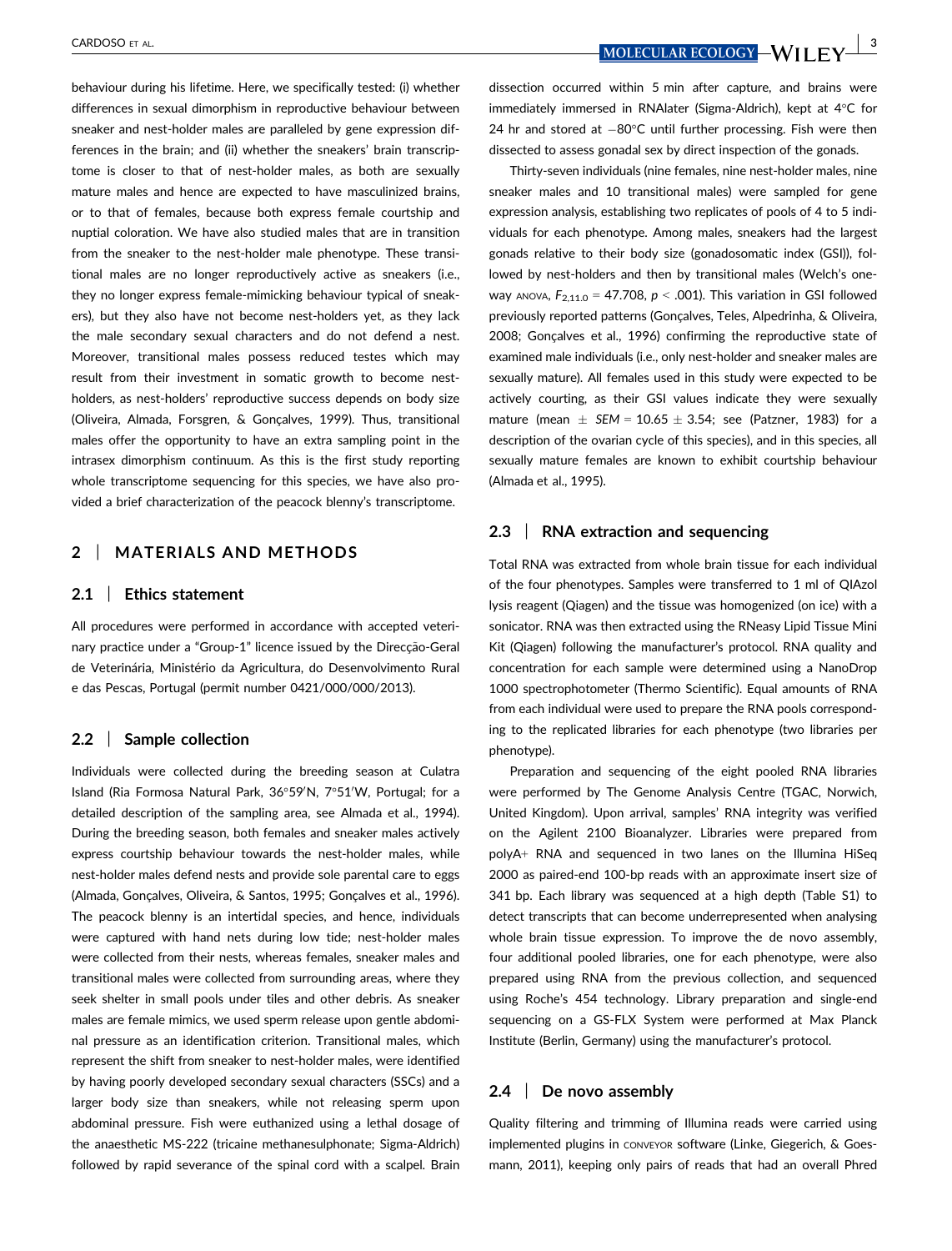4 | CARDOSO ET AL.

quality score superior to 20 and a minimum read length of 50 bp (Table S1). In addition to the 454 data, a multitissue data set previously sequenced and used for microsatellite mining (Cardoso et al., 2013) was also included in the analysis. All 454 reads were qualitytrimmed to have an overall Phred quality score of 15 and a minimum read length of 100 bp. Read quality was assessed using FastQC v0.7.2 (Andrews, 2010).

The de novo transcriptome assembly was carried out in two phases (Fig. S1). First, all 454 reads, which represent the long reads in this work, were assembled with Newbler (454 SEQUENCING SYSTEM SOFTWARE v2.6; Roche) using the -urt option to recover more complete representations of transcripts as well as low coverage transcripts. The resultant 63,521 Newbler isotigs (N50 = 464 bp) were then given as input together with the Illumina reads to Trinity assembler v20110820 (Grabherr et al., 2011) with default parameters. After redundancy and exogenous contig removal (see Supporting information for more details), 577,532 putative transcripts with an N50 of 1,165 bp (Table S2) were functionally annotated against UniProtKB (taxonomic division vertebrate databases, release April 2014) using BLASTX with an E-value cut-off of  $10^{-5}$ , allowing a maximum of 10 hits per contig.

## 2.5 | Differential expression analysis

For differential expression (DE) analysis of transcripts, pairs of reads from each of the eight sequenced libraries (two pools from each male morph and female) were mapped separately against the filtered Trinity assembly using BOWTIE v1.0.0 (Langmead, Trapnell, Pop, & Salzberg, 2009) within RSEM v1.2.8 (Li & Dewey, 2011) with default settings. On average, 77.8% of the pairs of reads from each library mapped back onto the reference assembly (Table S2). Due to the high read depth of our data set and the use of pooled individuals for sequencing, we expected that some of the 577,532 contigs present in the assembly would represent assembly mistakes and rare variants (e.g., genetic polymorphisms, introns, chimeras, sequencing errors). To remove this low-level expression noise from the analysis we employed a filter similar to the one used by Harrison, Mank, and Wedell (2012), and discarded all contigs that did not have at least two fragments per million mappable reads (FPKM  $=$  2, corresponding to 179,202 contigs retained; Fig. S2; Table S2 for more details).

Pairwise comparisons were made using the two libraries per phenotype as biological replicates in the R package DESEQ v1.14.0 (Anders & Huber, 2010) by applying the default parameters. DESeq has a more data-driven parameter estimation, allowing a better performance in controlling the false-positive rate while also maintaining the power to detect differentially expressed transcripts when analysing experimental designs with a low number of replicates per condition (Soneson & Delorenzi, 2013; Zhang et al., 2014). Transcripts were considered to be differentially expressed with a fold change >2 and a  $p < .05$  after Benjamini–Hochberg adjustment for multiple testing (Benjamini & Hochberg, 1995). For visualization of the global expression patterns of differentially expressed transcripts among phenotypes, variance-stabilized transformed expression values were retrieved and Trinity scripts for heatmap generation using the hclust function in <sup>R</sup> adapted to produce a hierarchical clustering of Z-transformed expression values using Euclidean distance with complete linkage. The reliability of the inferred tree was assessed by 1,000 bootstrap resampling of the expression values using the <sup>R</sup> package PVCLUST V1.2.2 (Suzuki & Shimodaira, 2006). A principal component analysis was also performed using the  $R$  package PLOT3D v1.1. Differences in transcript regulation bias towards up- or downregulation among phenotypes were analysed using a two-way contingency table simulation statistics (ACTUS2, Estabrook, Almada, Almada, & Robalo, 2002), based on 1,000 simulations. Other statistical analyses and graphing presented in this work were obtained using R (R Development Core Team 2014).

#### 2.6 | Transcriptional co-expression network analysis

To investigate the network of co-expressed genes (i.e., gene modules) across phenotypes, a weighted co-expression network analysis (WGCNA) was conducted (R package WGCNA v1.51; Langfelder & Horvath, 2008). This analysis clusters together genes with highly correlated expression values across all samples into modules (Langfelder & Horvath, 2008). Variance-stabilized transformed expression values from all transcripts that underwent differential expression analysis in DESeq were used. A block-wise weighted signed network approach was followed, using a maximum of 36,000 transcripts in each block, due to constraints in R memory allocation when working with large data sets. In brief, this method preclusters nodes into large blocks in an unsupervised way, where hierarchical clustering is applied independently defining the dendrogram of gene modules (Langfelder & Horvath, 2008). Afterwards, the module detection results are combined across blocks by merging modules whose eigengenes (i.e., module-weighted average expression profiles) are highly correlated (Langfelder & Horvath, 2008). The soft-thresholding power  $(\beta)$  was set to 17, corresponding to an R-squared of >0.80 (Zhang & Horvath, 2005) (mean connectivity of 3,406.6; Fig. S3), with a minimum module size of 30 transcripts. Modules were merged when eigengene dissimilarity between modules was <0.20. Default settings were used for all other WGCNA parameters. Statistical significance of module correlation with each phenotype was determined when  $p < .05$  after a Benjamini–Hochberg adjustment for multiple testing. These modules were subsequently validated in silico by assessing the relationship between transcript significance for each phenotype and module membership (i.e., correlation of the module eigengene with the transcript expression profile).

## 2.7 | Functional annotation

Sequences and BLAST results for the selected level of differential expression analysis (FPKM = 2) were imported into  $BLAST2$ GO v2.7 (Conesa et al., 2005), and mapping of Gene Ontology (GO) terms (Ashburner et al., 2000) proceeded against a local database (release April 2014). For the detected differential expressed contigs, samples' mapping results were manually checked in IGV v2.3.37 (Robinson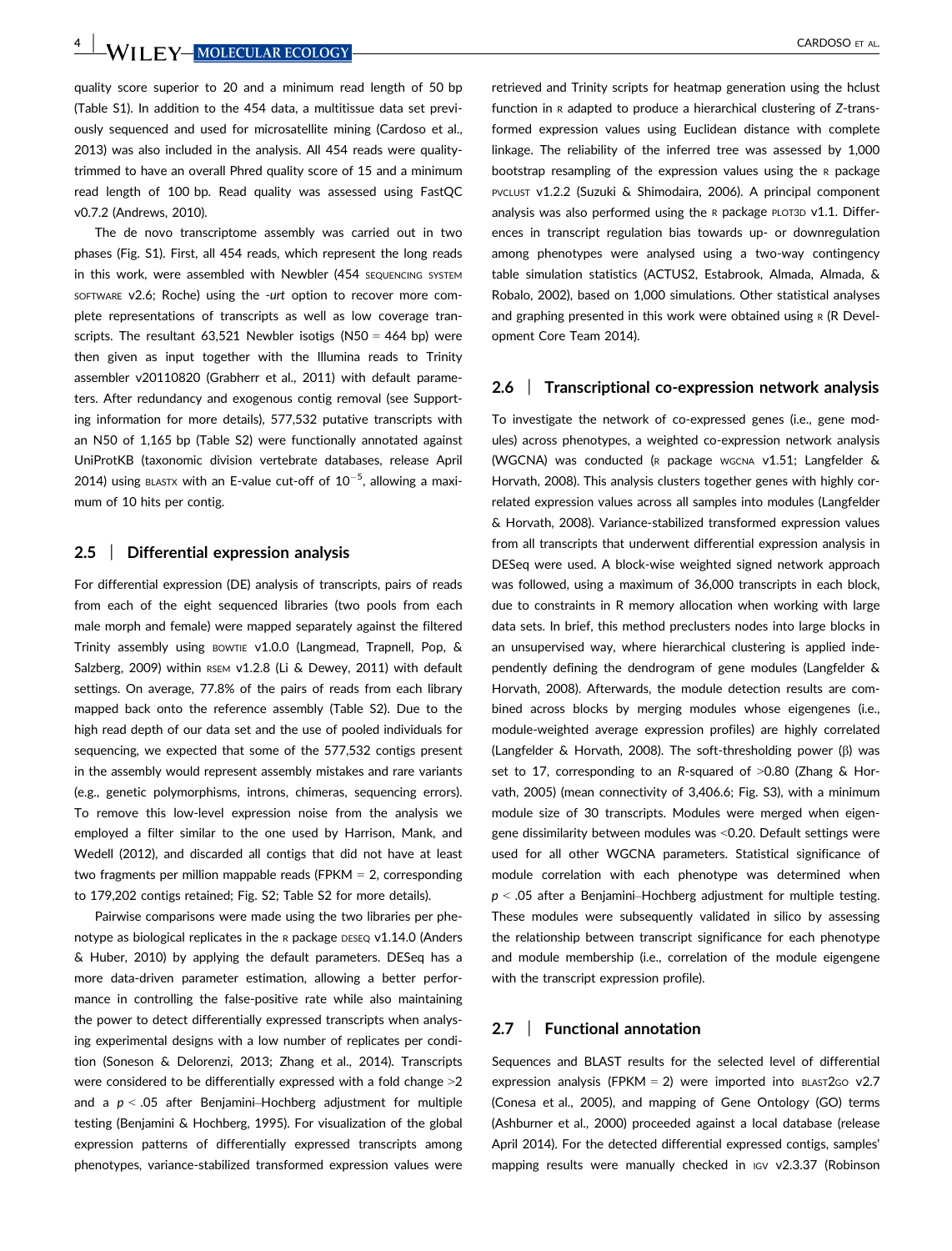et al., 2011) and annotations were further refined based on the characteristics of contig hit alignments by cross-checking BLASTX results from UniProtKB and NCBI's nr database (E-value cut-off of  $10^{-5}$ , release April 2014). After this step of manual curation, detected chimeras, contigs whose BLAST hits belonged to different genes that showed no significant overlap, were not considered for further analyses ( $N = 18$ ). GO terms were annotated using an annotation cut-off of 65 and a GO weight of 10, which resulted in 111,325 GO terms annotated to 30,367 contigs and exported in tabular form. GO term enrichment for modules and contigs detected as differentially expressed were evaluated by GOSTATS v2.32 R package (Falcon & Gentleman, 2007) using a "conditional" hypergeometric test with a  $p < .01$ . This method accounts for the hierarchical relationships of GO terms by removing genes from ancestor terms if they are significantly enriched in a child term. We did not apply any formal correction for multiple testing due to the implicit dependence between neighbouring GO terms, which do not comply with the independence of tests needed for correction of the p-values. Semantic similarity among phenotypes for enriched GO terms was computed using the Wang graph-based method available in the R package GOSEMSIM v1.30.3 (Yu et al., 2010) independently for each GO ontology, and the respective scores used to cluster samples according to their GO similarity using heatmap clustering. The relative contribution of GO enrichment data in terms of GO classes they represent was visualized using the GO slim vocabulary and the web tool Cate-GOrizer (Hu, Bao, & Reecy, 2008).

# 3 | RESULTS

A total of 1.3 million single-end reads with an average size of 375 bp and 210 million paired-end reads with an average size of 93 bp remained after trimming and were used for de novo transcriptome assembly. After filtering lowly expressed transcripts, the reference assembly featured 179,202 transcripts with an N50 length of 1,646 bp (Table S2). The annotation of the peacock blenny transcriptome assembly against the vertebrate division of UniProtKB revealed that only 45,994 contigs (ca. 25.7%) had a BLAST hit and that more than half of these contigs had its top hit from one of three species of fish, Oreochromis niloticus ( $N = 18,139$ ), Xiphophorus maculatus  $(N = 5,190)$  and Gasterosteus aculeatus  $(N = 4,423)$ .

# 3.1 | Differential transcript expression across phenotypes

Six pairwise comparisons were performed using DESeq's negative binomial model with a false discovery cut-off of 5%, resulting in a total of 814 transcripts (corresponding to 0.45% of the transcriptome and 704 Trinity predicted genes) detected as being differentially expressed among the four phenotypes. Normalized expression profiles represented by hierarchical clustering were obtained considering all phenotypes (Figure 2a). All biological replicates were clustered according to their respective phenotype. The profile of DE

CARDOSO ET AL. **SARDOSO ET AL. SARDOSO ET AL. SARDOSO ET AL. SARDOSO ET AL. SARDOSO ET AL. SARDOSO ET AL. SARDOSO ET AL. SARDOSO ET AL. SARDOSO ET AL. SARDOSO ET AL. SARDOSO ET AL. SARDOSO ET AL. SA** 

transcripts was more similar between nest-holder males and females

than with transitional males or with sneaker males. Sneakers formed their own cluster apart from all other phenotypes. All clusters had high confidence, as illustrated by the bootstrap probability values (Figure 2a). Principal components analysis of DE transcripts also showed a clear separation among male morphs, with the first three components accounting for 85.2% of the observed variance in transcript expression (Figure 2b; Table S3).

Regarding the pairwise comparisons (Table 1; Tables S4–S9), the comparison between nest-holder males and females had the lowest number of differentially expressed transcripts ( $N = 155$ ), whereas the comparison between sneakers and transitional males had the highest number of differentially expressed transcripts ( $N = 348$ ). Overall, sneaker males differed from the other phenotypes in the expression of 644 transcripts (78.38% annotated), followed by transitional males (600 transcripts; 75.71% annotated), females (564 transcripts; 76.51% annotated) and finally nest-holder males (518 transcripts; 78.92% annotated). A bias in the direction of expression of these transcripts was also detected for each phenotype. Looking into the total number of transcripts that were either up- or downregulated in a phenotype, nest-holder males and females had more transcripts upregulated and fewer transcripts downregulated than expected by chance, whereas sneaker and transitional males had the opposite pattern with fewer transcripts upregulated and more transcripts downregulated than expected by chance (one-tailed p-value <.05; Figure 2c). These results point to different mechanisms of gene regulation acting across phenotypes. However, when the number of transcripts that were only found to be either up- or downregulated on a specific phenotype was examined, all phenotypes showed a bias towards downregulation (Ztests with  $p < .05$ : nest-holder,  $z = -12.69$ ; transitional,  $z = -13.64$ ; sneaker,  $z = -10.63$ ; female,  $z = -12.01$ ; Figure 2c), indicating that negative regulation of gene expression was more specific within each phenotype than positive regulation.

## 3.2 | Gene Ontology (GO) enrichment analysis

GO analysis for upregulated transcripts within each phenotype revealed distinct classes of enriched terms in male morphs (Figure 3; Table S10). Nest-holder males had a predominant enrichment for processes related to lipid metabolism and transmembrane transport of ions at the cell level. Females showed a predominant enrichment for protein metabolism and, similarly to nest-holder males, transmembrane transport of ions. Sneaker males had a specific enrichment for processes related to morphogenesis, development, cell cycle and DNA metabolism. Finally, transitional males showed an enrichment primarily for regulation of cellular transport, cellular organization and biogenesis processes. Noteworthy, all phenotypes, with the exception of nest-holder males, had an enrichment for terms related to cell, cytoskeleton and organelle organization and biogenesis, whereas sneaker males were the only phenotype with enrichment for extracellular processes (Figure 3). These enrichment results were further used to obtain measures of GO semantic similarity among phenotypes separately for each ontology (Figure 3). For both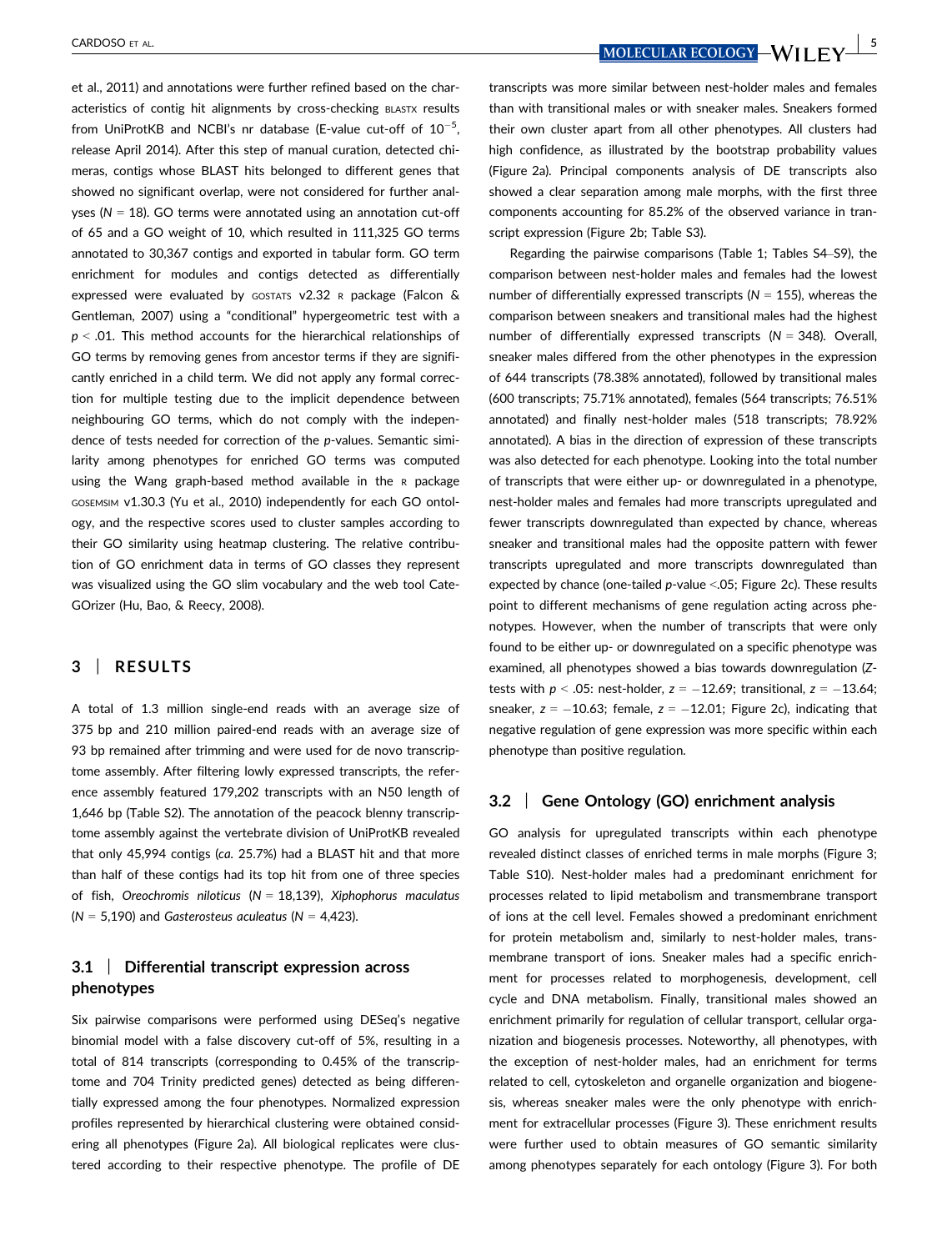

FIGURE 2 Differences in brain expression patterns across Salaria pavo phenotypes. (a) Heatmap of all transcripts differentially expressed  $(N = 814)$  between 2 or more phenotypes, either with or without functional annotation. Intensity of colour indicates relative expression levels of each transcript (rows) in each phenotype sample (columns), with blue representing downregulated transcripts and yellow upregulated transcripts. Similarity between phenotypes with hierarchical clustering can be seen above the heatmap with respective bootstrap values. (b) Principle components analysis (PCA) shows a clear separation between male morphs across the first three components, which account for 85.2% of the observed variance in transcript expression. (c) Total number of transcripts for which each phenotype showed significantly different expression from all other phenotypes. Differences in the degree of bias in expression for each phenotype towards up- or downregulation were tested using a two-way contingency table simulation statistics (\* cases detected as significantly big, \*\* cases detected as significantly small based on 1,000 simulated tables in ACTUS2, one-tailed p-value <.05). Dark yellow and dark blue bars indicate the number of transcripts expressed exclusively by the phenotype. Light yellow and light blue bars indicate the number of transcripts expressed in two or more phenotypes regardless of the pairwise comparison. Each phenotype is colour-coded in agreement with blue for nest-holder males (NH), green for transitional males (Tr), orange for sneaker males (Sn) and red for females (Fm)

"Biological Process" and "Molecular Function," nest-holder males and females had a GO enrichment more similar between themselves than with sneakers and transitional males. In contrast, for "Cellular Component" enrichment, transitional males were closer to nest-holders. Taken together, these results are in accordance with the gene expression level clustering.

Additionally, GO analysis for downregulated transcripts within each phenotype also presented distinct classes of enriched terms in male morphs (Figure 4; Table S11). Transcripts downregulated in nestholder males had a predominant GO enrichment for processes related to cell and organelle organization and biogenesis, cell differentiation and protein metabolism and modification at the cell and intracellular level. Downregulated transcripts in females showed a predominant enrichment for processes related to transporter activity, metabolism and biosynthesis. Finally, both sneaker and transitional males had transcripts downregulated with an enrichment for ion transport activity. Additionally, only transitional males presented an enrichment for processes related to lipid metabolism and development. GO semantic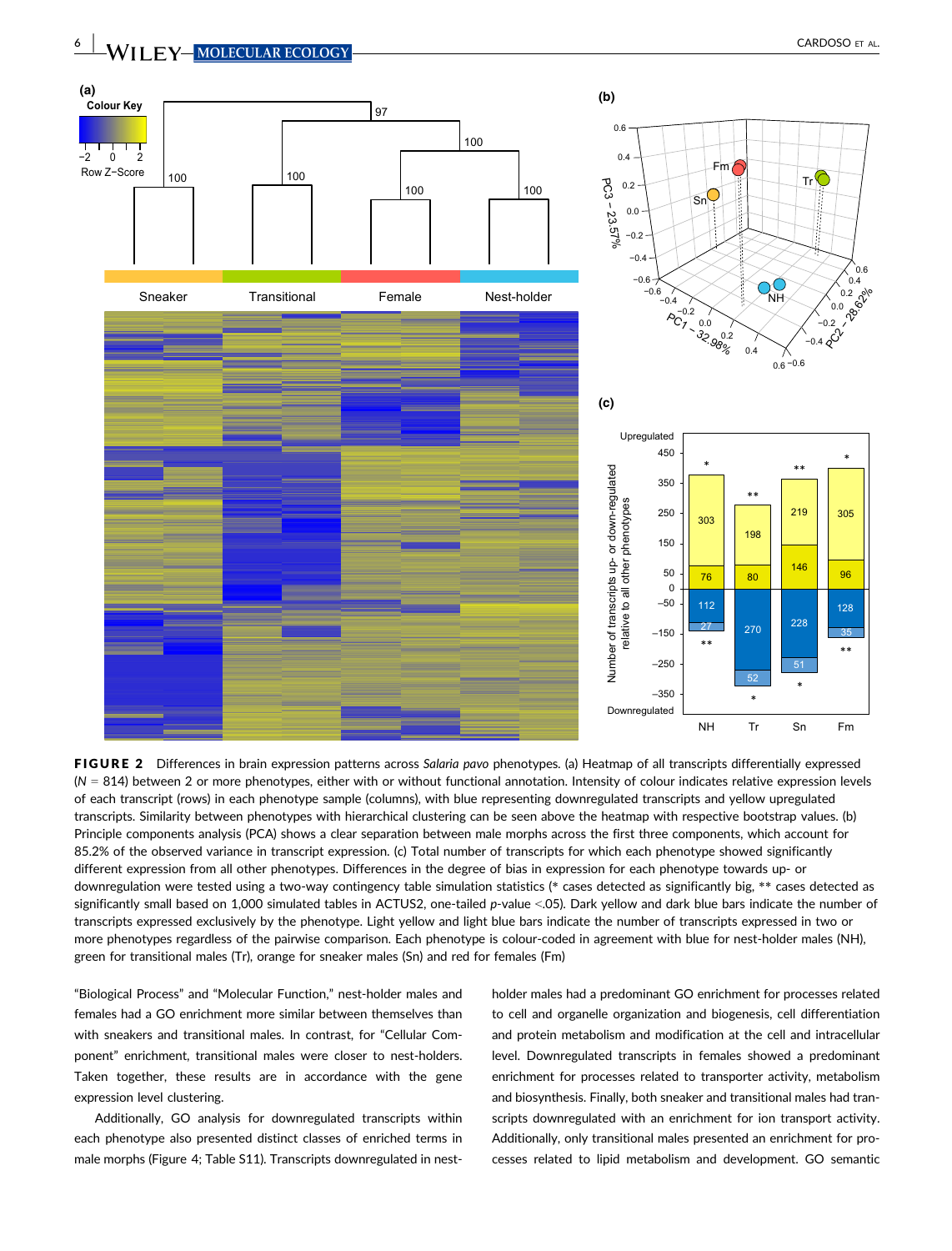TABLE 1 Number of significantly expressed transcripts and percentage of annotated transcripts in each pairwise comparison between phenotypes of Salaria pavo

|                            | <b>Total</b> | Annotated (%) |
|----------------------------|--------------|---------------|
| Nest-holder $>$ Female     | 84           | 76.19         |
| $Female > Nest-holder$     | 71           | 74.65         |
| Nest-holder $>$ Sneaker    | 155          | 76.77         |
| Sneaker $>$ Nest-holder    | 92           | 84.78         |
| Nest-holder > Transitional | 174          | 81.03         |
| Transitional > Nest-holder | 59           | 79.66         |
| Sneaker $>$ Female         | 106          | 75.47         |
| Female > Sheaker           | 173          | 76.88         |
| Transitional > Female      | 72           | 69.44         |
| Female > Transitional      | 195          | 78.97         |
| Sneaker $>$ Transitional   | 187          | 85.56         |
| Transitional > Sheaker     | 161          | 64.60         |

> indicates higher expression in the phenotype on the left. FDR adjusted significance value of .05.

similarity analysis (Figure 4), showed that overall sneaker and transitional males had a GO enrichment more similar between themselves than with females or nest-holder males, with the exception for "Biological Process" where nest-holder males had the most dissimilar enrichment when compared with the remaining phenotypes.

# 3.3 | Demasculinization vs. feminization of the brain transcriptome of sneakers and transitional males

To further test how the brain transcriptomes of sneakers and transitional males are related to the ones of either nest-holder males or females, we analysed sex-biased transcripts (i.e., transcripts that were upregulated in either nest-holder males or females; Figure 5). Both sneaker males and transitional males expressed nest-holder-biased transcripts ( $N = 84$ ) at significantly lower levels than nest-holders (Figure 5a), suggesting that the brains of these male morphs are transcriptionally demasculinized. Conversely, both sneaker and transitional males expressed female-biased transcripts ( $N = 71$ ) at higher levels than nest-holder males (Figure 5a), suggesting that their brains are transcriptionally feminized. Interestingly, there were no significant differences between sneaker and transitional males in the expression of either nest-holder- or female-biased transcripts (Figure 5a).

Hierarchical clustering of expression levels showed that both sneaker and transitional males clustered together with high confidence with nest-holder males for nest-holder-biased transcripts, and with females for female-biased transcripts (Figure 5b). This clustering pattern suggests that the brain transcriptome of these two male morphs can be interpreted as intersex rather than either typically male or female. Hierarchical clustering of expression levels also showed that among the three male morphs, transitional and nest-holder males clustered together for nest-holder-biased genes, suggesting a higher degree of demasculinization of the sneakers' brain transcriptome than of the transitional males. In contrast, transitional and sneaker males

 $\frac{\text{CARDOSO ET AL.}}{\text{MOLECULAR ECOLOGY}}$   $\frac{1}{\frac{7}{2}}$ 

clustered together for female-biased genes, suggesting that their brain transcriptomes are equally feminized.

From the 71 female-biased transcripts, 37 were upregulated in sneaker males of which 25 were also upregulated in transitional males relative to nest-holder males (Tables S12 and S13). Thus, the 12 female-biased transcripts, which were exclusively upregulated in females and sneaker males, are potential candidate genes to control the expression of female-like courtship behaviour. These candidate genes had an enrichment in GO terms for biological processes mainly involved in histone modifications and in the regulation of Ral protein signal transduction, which is involved in neural plasticity among other processes (Table S13c).

From the 84 nest-holder-biased transcripts, 48 were also upregulated in sneakers of which 25 were also upregulated in transitional males (Tables S14 and S15). Thus, the 23 transcripts that were exclusively upregulated in nest-holder and sneaker males represent candidate genes for the control of male reproduction as both nestholders and sneakers, but not transitional males, are sexually mature. These transcripts had an enrichment in GO terms mainly related to cell cycle regulation (Table S15b). From the 84 male nest-holder transcripts, 19 were exclusively upregulated in nest-holder males (but not in either sneakers or transitional males) (Table S14). Hence, these transcripts represent potential candidate genes for the control of male reproductive behaviour (i.e., nesting, breeding territoriality). From these transcripts, only two had GO terms enriched to cell–cell contact and actin cytoskeleton (Table S15d).

# 3.4 | Patterns of gene co-expression modules among phenotypes

The WGCNA showed that the transcriptome could be clustered in 171 modules, with modules ranging in size from 30 to 41,342 transcripts (Fig. S4 and Table S16). From these, only three modules could be significantly associated with one of the phenotypes after Benjamini–Hochberg correction: the plum3 module (Pearson's  $r = .99$  with  $p = .001$ ) with nest-holder males and the sienna3 and salmon modules  $(r_{\text{sign}})$ na3 = .99, rsalmon =  $-.96$ , with  $p_{\sf{sienna3}} = .001$ ,  $p_{\sf{salmon}} = .04$ ) with sneaker males. All three modules showed a significant positive correlation between transcript significance between the phenotype and module membership, corroborating the importance of these modules for each of the male's phenotypes (Fig. S5). Plum3 module included 296 transcripts, of which seven transcripts were also found upregulated for nest-holder males. This module was mainly enriched for GO terms associated with energy production through the oxidative phosphorylation metabolic pathway (Table S17a). Sienna3 module included 1,031 transcripts, of which 17 were also found as upregulated in sneaker males. This module represented an enrichment for processes involved in the canonical Wnt signalling pathway, cytokinesis, glucose metabolism and carbohydrate transport (Table S17b). The only module with a negative correlation was the salmon module containing 7,951 transcripts, of which 142 transcripts were also found downregulated in sneaker males. This module was mainly enriched for processes involved in the regulation of G-protein-coupled receptor signalling pathway (Table S17c).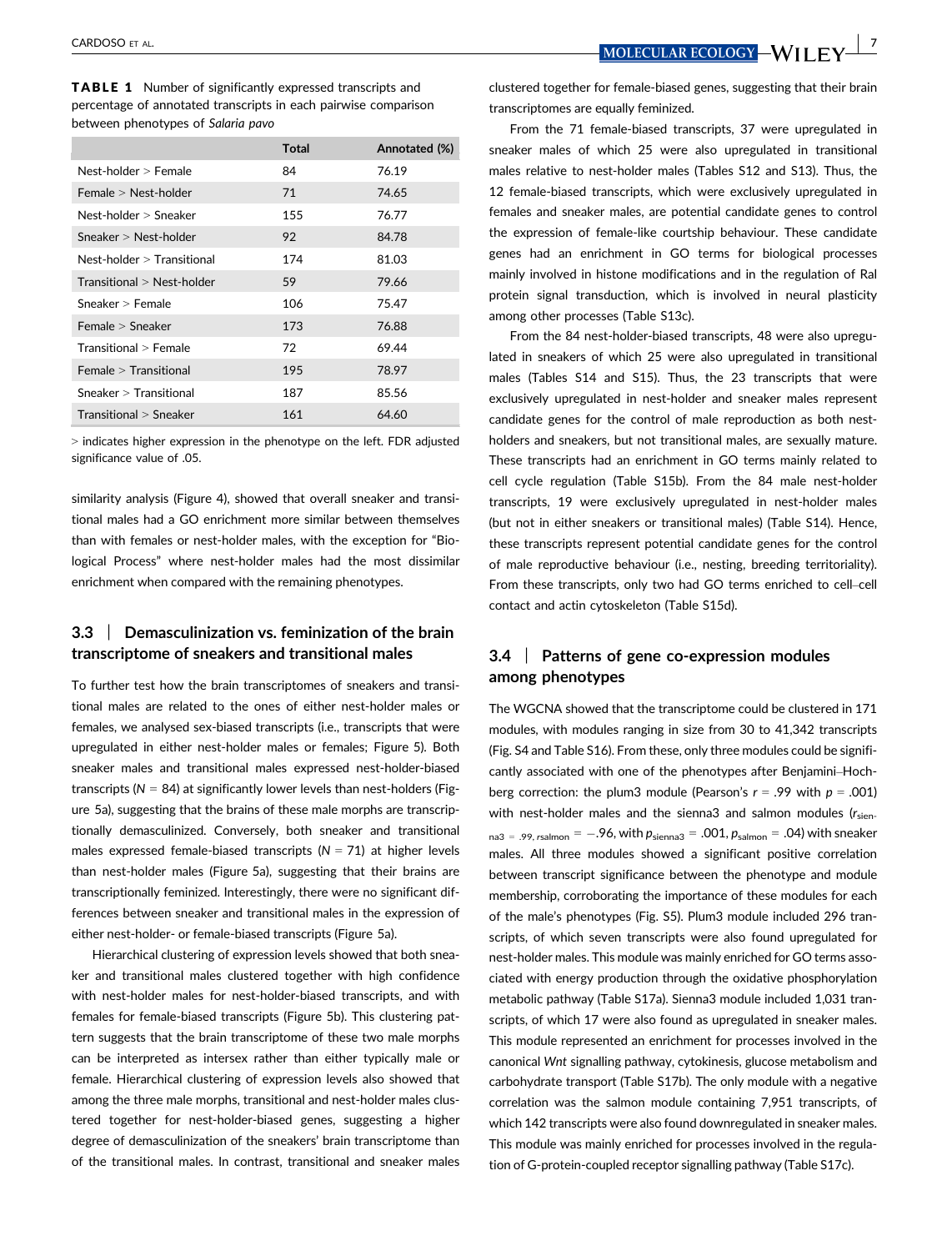



FIGURE 3 Representation of the relative contribution of enriched GO data in terms of GO classes for each ontology, (a) Biological Process, (b) Cellular Component and (c) Molecular Function. Enriched GO terms were obtained for upregulated transcripts in each phenotype and mapped to a total of 127 GO slim ancestor terms with CateGOrizer. For each GO class, coloured bars represent the number of enriched terms for each phenotype, with blue for nest-holder males, green for transitional males, orange for sneaker males and red for females. Within each ontology, the heatmap clustering represents the semantic similarity scores for enriched GO terms among phenotypes computed using GOSemSim. Values range between 0 and 1, with higher values indicating greater similarity between groups of GO terms. (\*) Complete term for GO class is "nucleobase, nucleoside, nucleotide and nucleic acid metabolism"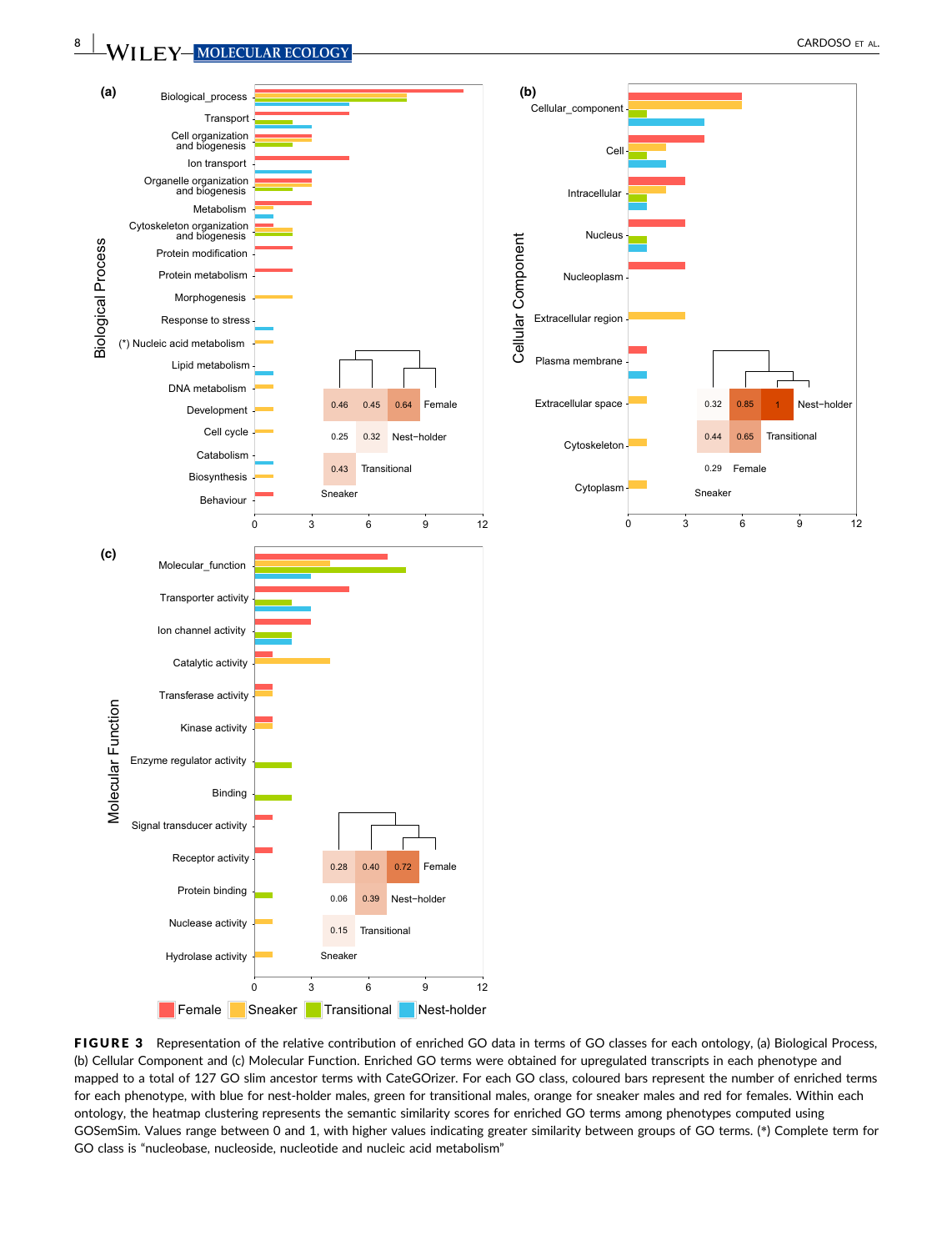

FIGURE 4 Representation of the relative contribution of enriched GO data in terms of GO classes for each ontology, (a) Biological Process, (b) Cellular Component and (c) Molecular Function. Enriched GO terms were obtained for downregulated transcripts in each phenotype and mapped to a total of 127 GO slim ancestor terms with CateGOrizer. For each GO class, coloured bars represent the number of enriched terms for each phenotype, with blue for nest-holder males, green for transitional males, orange for sneaker males and red for females. Within each ontology, the heatmap clustering represents the semantic similarity scores for enriched GO terms among phenotypes computed using GOSemSim. Values range between 0 and 1, with higher values indicating greater similarity between groups of GO terms. (\*) Complete term for GO class is "nucleobase, nucleoside, nucleotide and nucleic acid metabolism"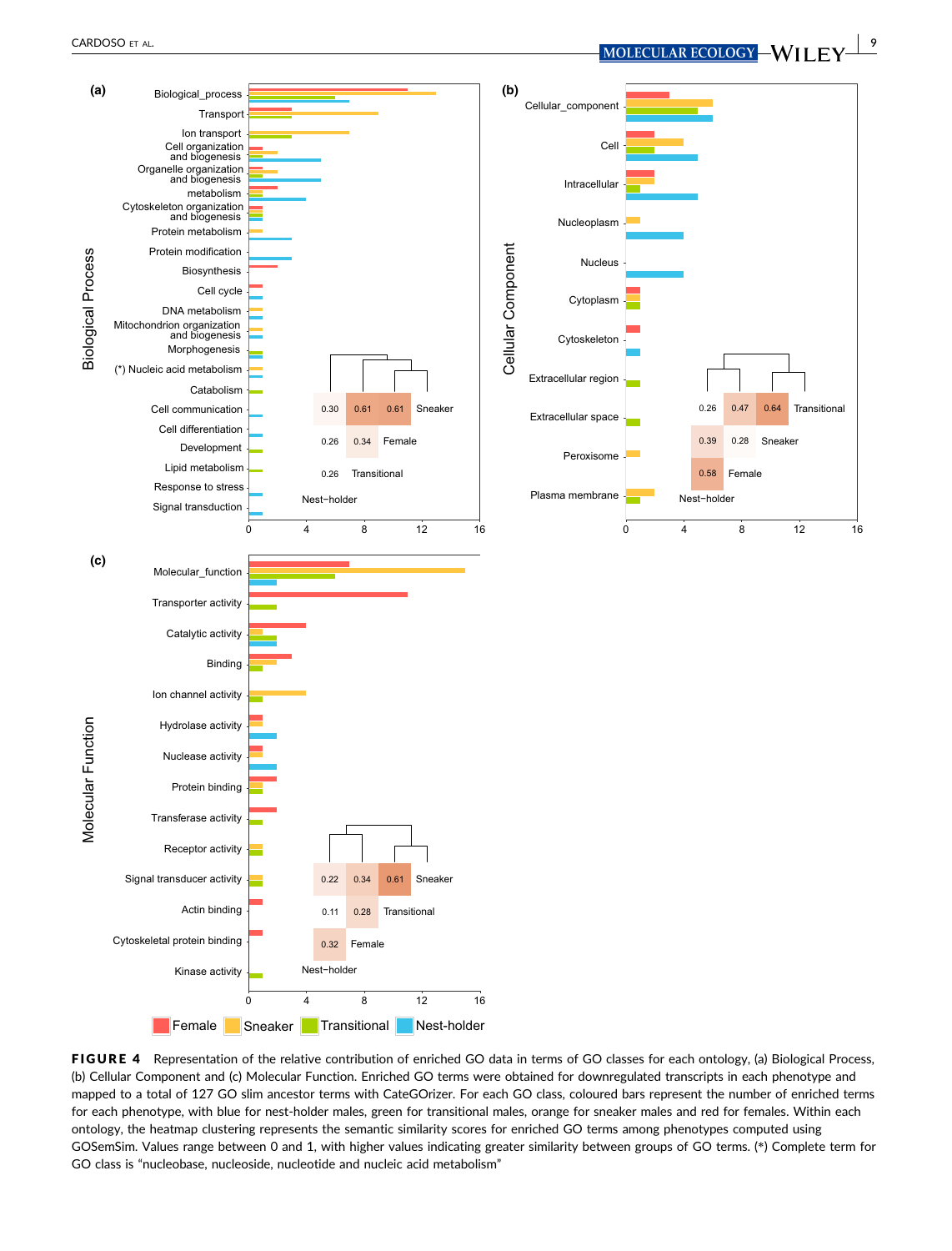

FIGURE 5 Expression patterns for sex-biased transcripts. Nestholder-biased ( $N = 84$ ) and female-biased ( $N = 71$ ) transcripts in females (Fm, coloured in red), sneaker males (Sn, coloured in orange), transitional males (Tr, coloured in green) and nest-holder males (NH, coloured in blue) represented as average  $log<sub>2</sub>$  variance-stabilized transformed expression values, (a) notched boxplot, excluding outliers, with asterisks indicating significant p-values calculated by the Kruskal–Wallis test, followed by Nemenyi post hoc test to perform multiple comparisons among male morphs ( $*p < .01$ , \*\*\*\*p  $<$  .0001), and (b) hierarchical clustering of the four phenotypes with respective bootstrap values

## 4 | DISCUSSION

Here, we describe the development of a de novo transcriptome and brain gene expression profiles of wild-caught peacock blenny, Salaria pavo, an intertidal fish with sex-role reversal in courtship behaviour (i.e., females are the courting sex) and presence of alternative reproductive male morphs (Fagundes et al., 2015; Goncalves et al., 1996).

# 4.1 | Brain transcriptomic architecture of alternative reproductive tactics

We found that each peacock blenny phenotype has a distinct transcriptomic profile (Figure 2a), indicating that distinct behavioural repertoires are associated with distinct neurogenomic states, which differentiate not only sex but also male morphs. These results are consistent with previous studies that have already described this parallel between specific behavioural states and neurogenomic states at different timescales (reviewed in Zayed & Robinson, 2012; Harris & Hofmann, 2014; Cardoso, Teles, & Oliveira, 2015), and with previous reports of specific brain transcriptomic profiles among species with ARTs for alternative male morphs, particularly in teleost fishes (Aubin-Horth et al., 2005; Fraser et al., 2014; Nugent et al., 2016; Partridge et al., 2016; Schunter et al., 2014; Stiver et al., 2015). For example, in bluegill sunfish (Lepomis macrochirus), the three male ARTs, encompassing two distinct life histories, presented distinct neurogenomic profiles, with sneaker males having the most divergent expression profile, while parental males were further discriminated in the analysis relatively to their reproductive state (i.e., spawning vs. nonspawning; Partridge et al., 2016). In sailfin mollies (Poecilia latipinna), differentially expressed transcripts were also associated with each ART: in which small males and large males have fixed alternative tactics, always displaying sneaking and courtship behaviour, respectively, whereas intermediate males display courtship or sneaking behaviour depending on the male composition of their social environment (Fraser et al., 2014). Interestingly, in sailfin mollies, the differentially expressed transcripts in the brain associated with the plastic male tactic tended to exhibit larger and more robust genetically regulated changes than socially regulated changes (Fraser et al., 2014). Thus, in both fixed and plastic ARTs, the expression of alternative morphs with specific behavioural phenotypes within the same sex seems to be achieved through differential gene expression in the brain. However, when one compares the available brain RNA-seq transcriptome data for teleost species with ARTs, no clear pattern emerges. Whereas in some species sneaker males exhibit the most distinctive transcriptome (e.g., L. macrochirus (Partridge et al., 2016); Tripterygion delaisi (Schunter et al., 2014); present study), in other species nest-holder males are the most differentiated phenotype (e.g., Symphodus ocellatus Nugent et al., 2016). Similarly, the lists of differentially expressed genes for functionally equivalent phenotypes (e.g., sneakers) across species do not share significant numbers of transcripts, suggesting that ARTS may have evolved in different species through species-specific genetic architectures.

In contrast to the morph-specific profiles of differentially expressed genes, the patterns of gene co-expression modules were only specific for nest-holder and sneaker males. Indeed, the nestholder phenotype was associated with a gene co-expression module enriched for GO terms associated with energy production,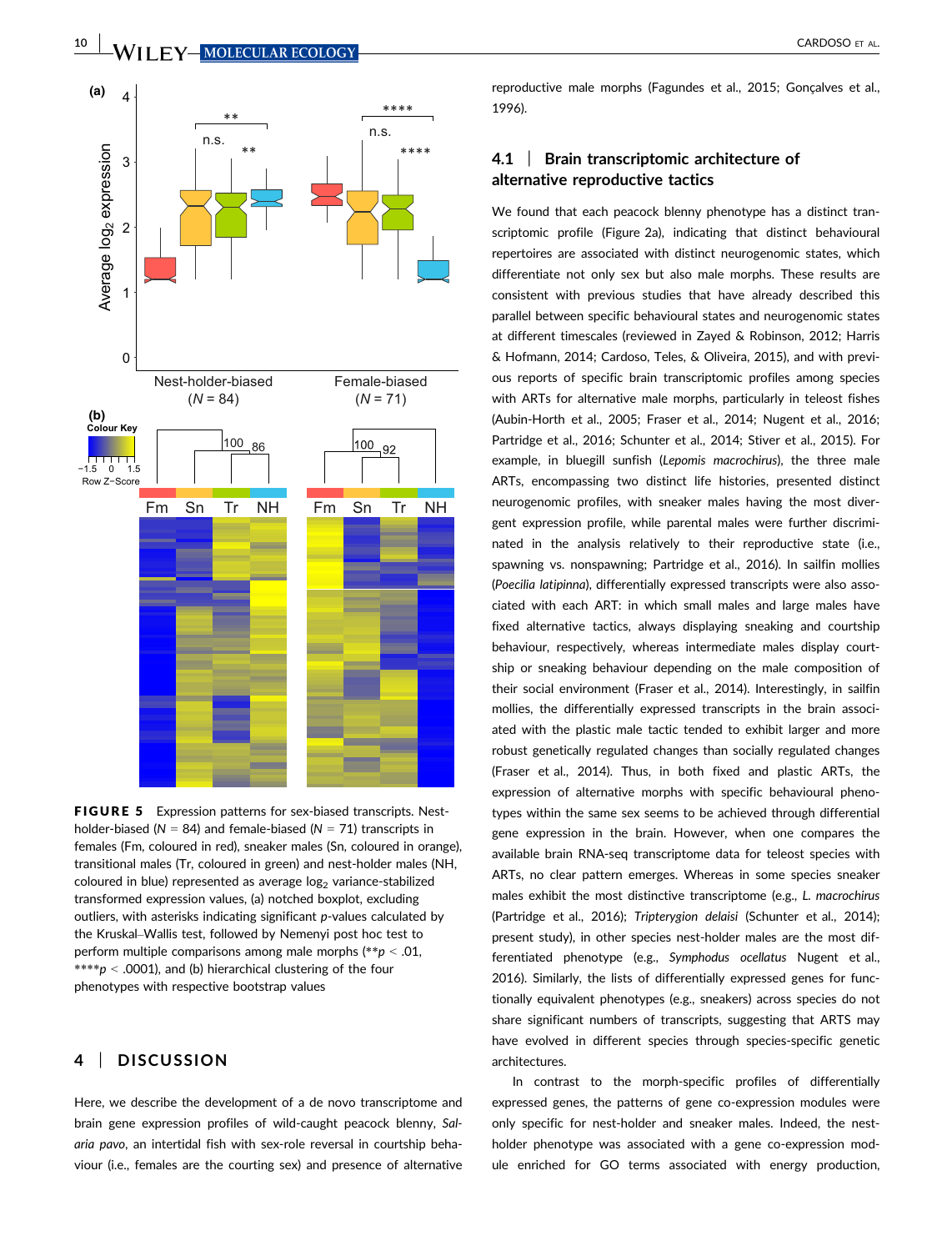which may reflect the metabolic demand of reproduction in nestholder males, who have to defend breeding territories for extended periods of time, in which they do not exit the nest for feeding, hence presenting a sharp decline in their body condition over the breeding season (Goncalves & Almada, 1997). On the other hand, the sneaker phenotype was associated with (i) the upregulation of a gene co-expression module involved in the canonical Wnt signalling pathway and metabolism, which may reflect their developmental stage; and (ii) with a downregulation of a gene coexpression module enriched for processes involved in the regulation of G-protein-coupled receptor (GPCR) signalling pathway, which may reflect a mechanism to make the brain of sneakers less responsive to male gonadal signals (e.g., sex steroids), given that sneakers have mature gonads. In fact, despite the fact that steroid hormones exert their actions by binding to intracellular nuclear receptors, which then bind to DNA to initiate gene transcription (i.e., steroid-inducible transcription factors), steroids can also activate GPCRs in the cell membrane, or even located intracellularly (e.g., G-protein-coupled oestrogen receptor), to initiate rapid nongenomic effects (Gaudet, Cheng, Christensen, & Filardo, 2015; Losel et al., 2003; Maggiolini & Picard, 2010). The lack of specific gene modules for transitional males and females can be due to the complex data set that generated a large number of gene co-expression modules. Nonetheless, the analysis revealed the same pattern as the DE analysis among females and male morphs and, for the three significant modules discussed above, a partial overlap was present between transcripts belonging to the morph-specific gene modules and the direction of expression of differentially expressed genes in those morphs.

Overall, these results suggest that the brain transcriptome reflects better reproductive plasticity rather than sex dimorphism. However, other factors present in the experimental design may have affected the observed patterns as well, namely age differences between phenotypes; analysis of whole brain gene expression data; use of pooled samples; and the low number of biological replicates. For example, the use of whole brain samples may have masked regional differences in gene expression between phenotypes. Nevertheless, whole brain transcriptome analyses have been very informative as a first approach to characterize behavioural phenotypes namely in the ART literature (Aubin-Horth et al., 2005; Fraser et al., 2014; Nugent et al., 2016; Partridge et al., 2016; Schunter et al., 2014; Stiver et al., 2015). Similarly, the use of sample pooled replicates offers the advantage of incorporating information from more individuals into DE analysis while still allowing for the estimation of biological variability (Todd, Black, & Gemmell, 2016), although greater power in the statistical analysis would have been gained using more biological replicates (Robles et al., 2012). Finally, differences among male morphs may be influenced by differences in age, as sneaker males are younger than nest-holder males and transitional males lay between the two. Hence, in this study it is not possible to disentangle the effect of age from that of reproductive tactic. However, it should be noted that the expression of a specific tactic is one of the most prominent phenotypic characteristics

CARDOSO ET AL.  $\overline{C}$  MOLECULAR ECOLOGY  $-W$  I I  $\overline{F}$   $V$   $\overline{C}$   $\overline{C}$ 

of each age class and that in other studies, where it was possible to assess the effect of age and age-dependent behavioural tactic to the transcriptome, the latter was the most relevant (e.g., differences in gene expression associated with the transition from nurse to forager in honey bees are largely independent of natural age-related changes Whitfield et al., 2006). In summary, despite the possibility of more detailed studies in the future, the present results already reveal ART-specific brain gene expression profiles in the peacock blenny.

# 4.2 | Potential role of epigenetic mechanisms in alternative reproductive tactics

Although we do not aim to discuss in detail the list of genes differentially expressed between the different morphs of the peacock blenny, it is important to note the presence of enzymes responsible for post-translational modification of histones (i.e., chromatin rearrangements) and for repression of DNA transcription (i.e., DNA methylation), among the differentially expressed transcripts, hence providing some of the first evidence of the relevance of epigenetic marks in this species and more broadly in the context of ARTs. The role of epigenetic mechanisms in the expression of within-species differential behavioural phenotypes has already been highlighted in other contexts, namely in caste differentiation among social insects (e.g., Yan et al., 2014), and recently in relation to social status-dependent behaviours of fish (Lenkov, Lee, Lenkov, Swafford, & Fernald, 2015). In particular in our study, dnmt3a, encoding an enzyme responsible for de novo methylation of DNA (Okano, Bell, Haber, & Li, 1999), was upregulated in females, transitional and sneaker males, suggesting a common role for this enzyme in the modulation of behaviour among these phenotypes (e.g., decreased aggression in all three and/or and display of female courtship in females and sneakers) when compared with nestholders. This enzyme has been recently found to be required for brain feminization in female rat pups within the hormonally sensitive period of sexual differentiation (Nugent et al., 2015). During this period, aromatization of testosterone (T), synthesized by male testes, to oestradiol (E2) within the developing neurons, leads to a suppression of dnmt3a activity, which in turn enables male-specific neuronal organizational effects to take place and a consequent expression of male sexual behaviours in the adult (Nugent et al., 2015). A similar mechanism of brain feminization may be present in the peacock blenny. In this species, gonadal steroids regulate different aspects of reproductive behaviour in the different morphs (Goncalves, Alpedrinha, Teles, & Oliveira, 2007; Goncalves et al., 2014; Oliveira, Carneiro, Goncalves, Canario, & Grober, 2001), and sneaker males have lower levels of brain aromatase mRNA (Goncalves et al., 2010) and of brain aromatase activity (Goncalves et al., 2008) than nest-holder males. Thus, neuronal intracellular levels of E2 are expected to be low in sneakers in comparison with nest-holder males, consistent with the observed upregulation of dnmt3a in sneakers. Further experiments are necessary to test this hypothesis further.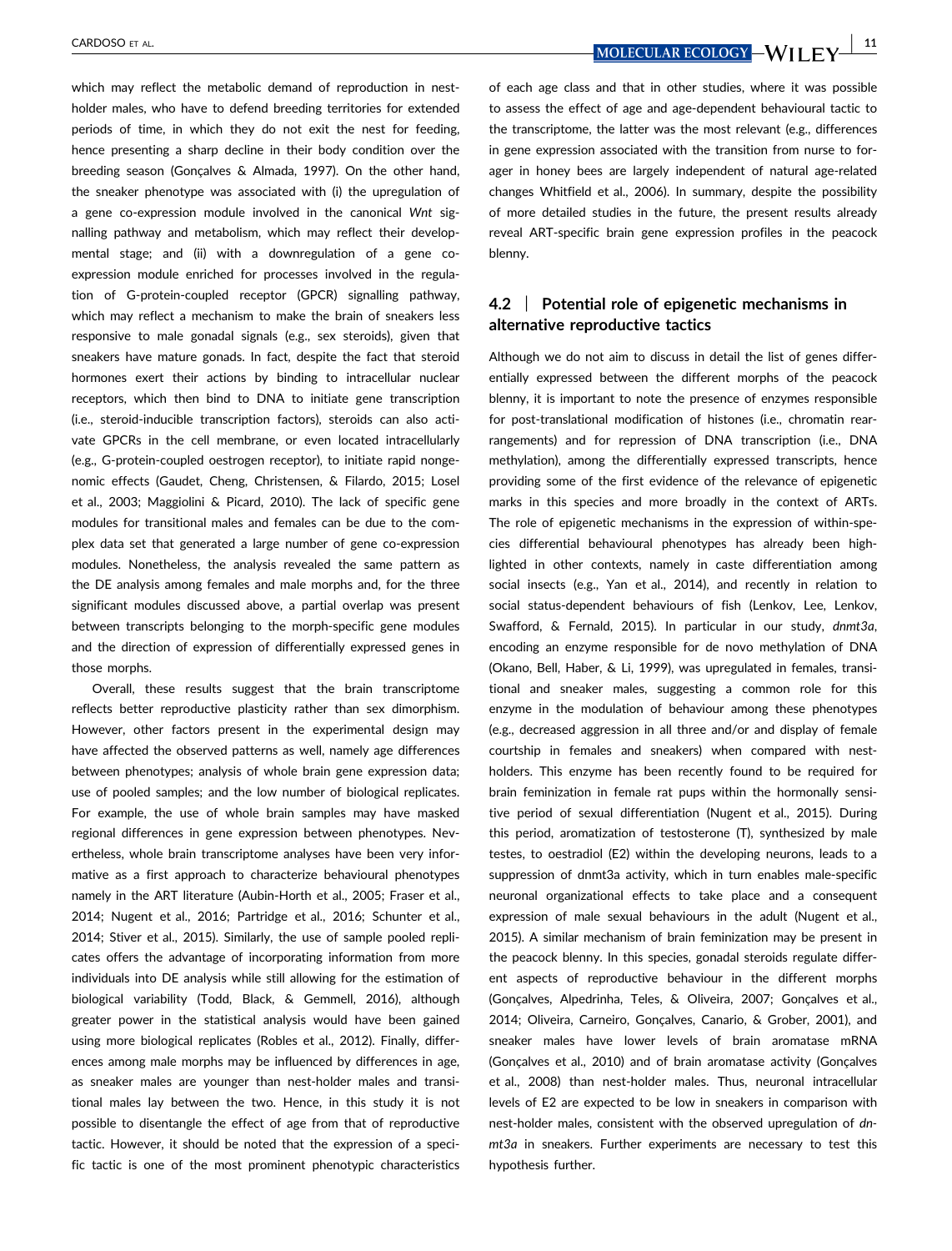12 WII FY MOLECULAR ECOLOGY CARDOSO ET AL.

# 4.3 | Genetic architecture of female mimicry in sneaker males

Despite marked sex differences in sexual behaviour between nestholders and females, in our study, relatively few genes were expressed differentially between the sexes, differences being more pronounced among morphs within the same sex (i.e., nest-holder vs. sneaker vs. transitional males). Thus, it is possible that the observed sex differences in reproductive behaviour are due to these few male- or femalebiased genes. Therefore, in order to test the hypothesis that the lack of male reproductive behaviour (i.e., nesting and territorial defence) in sneakers was due to a demasculinization of their brain transcriptome, whereas their expression of female-like behaviour was linked to a feminization of their brain transcriptome, we looked into the expression of male- and female-biased genes across morphs. The fact that both sneaker and transitional males have a lower expression of male-biased brain transcripts than nest-holder males reflects a demasculinization of the brains of these morphs, which may reflect their lack of expression of male reproductive behaviour. On the other hand, the fact that both sneaker and transitional males have a higher expression of femalebiased brain transcripts than nest-holder males suggests a feminization of these male morphs. Thus, the brain transcriptome of both sneaker and transitional males is intersex, rather than typically male (or female). However, as from these two male morphs only sneaker males are sexually active and express female-like reproductive behaviour (i.e., courtship and nuptial coloration), the feminization of the sneaker's brain transcriptome (that also occurs in transitional males) cannot be associated with the expression of female-like behaviour by these males. Therefore, female courtship expressed by females and by sneaker males seems to be associated with different brain transcriptomic architectures. This result is further supported by the lack of shared gene modules between sneakers and females in our WGCNA analysis. However, it has been recently shown that individual dimorphically expressed genes in specific regions of the brain may control one or a few components of a sex-typical behaviour in mice (Xu et al., 2012; Yang & Shah, 2014). Therefore, two alternative hypotheses may explain the genetic basis of female mimicry in the peacock blenny sneaker males: (i) despite their kinematic and structural similarities, the courtship behaviour expressed by females and sneaker males is controlled by different genetic programmes; or (ii) despite the lack of differences in the average expression of female-biased genes between sneakers and transitional males, there are specific female-biased genes, which are also biased in sneakers but not in transitional males, that regulate female courtship in both sneakers and females. In support of the latter hypothesis, we found 12 transcripts that were exclusively upregulated in sneakers and females, which have a functional annotation that suggests an involvement on neural plasticity, in some cases with interactions with oestrogen-responsive elements. Interestingly, the mate search component of female courtship in this species has been shown to be oestrogen-dependent (Gonçalves et al., 2014). Thus, the hypothesis of a shared genetic factor underlying the expression of female courtship in both females and sneakers is the most parsimonious of the two presented above. Newly available techniques of

genome editing (e.g., CRISPR/Cas9, Heidenreich & Zhang, 2016; Lee, Sundberg, Sigafoos, & Clark, 2016) open the door to testing the role of specific candidate genes in the control of female courtship behaviour in both females and sneakers.

# 5 | CONCLUSIONS

In summary, our results are consistent with previous studies in species with ARTs and show that at the brain level, intrasexual behavioural plasticity is accompanied by broader changes in gene expression than intersexual differences in sex dimorphism, which is in clear contrast to what has been found in gonad (Dean et al., 2017; Harrison et al., 2015; Pointer et al., 2013) and whole body (Stuglik et al., 2014) transcriptional variation. However, the lack of reference genomes for most teleosts limits much of the work on ARTs possibly leaving other major regulatory and structural mechanisms unexplored (e.g., supergene in the ruff Philomachus pugnax; Küpper et al., 2015; Lamichhaney et al., 2015). Furthermore, our results for the peacock blenny also indicate that at the brain level, reproductive plasticity can be explained by varying the magnitude of sex-biased gene expression. A shift in expression of sex-biased genes has been found in response to sexual selection in mating behaviour (Hollis, Houle, Yan, Kawecki, & Keller, 2014; Immonen, Snook, & Ritchie, 2014) and has been considered one of the evolutionary processes for differential male and female adaptation. Our results suggest that a similar process may mediate the evolution of alternative reproductive morphs within one of the sexes, in our case males, that explore new areas of the sex-biased transcriptional landscape.

#### ACKNOWLEDGEMENTS

S.D.C. would like to thank Oliver Rupp from the Bioinformatics and Systems Biology group for the advices and assistance during the assembly of the data set. This study was supported by the research grants PTDC/MAR/69749/2006 and EXCL/BIA-ANM/0549/2012 from the Portuguese Foundation for Science and Technology (FCT), and grant no. 012/2012/A1 from the Macao Science and Technology Development Fund (FDCT). During the writing of this manuscript, S.D.C. was being supported by a Ph.D. fellowship (SFRH/BD/89072/ 2012) from FCT.

#### DATA ACCESSIBILITY

Both raw data and transcriptome assembly were deposited in BioProject portal at NCBI (PRJNA329073).

#### AUTHOR CONTRIBUTION

S.D.C., D.G., A.V.M.C. and R.F.O. were responsible for the design and implementation of the study. Assembly of the sequence data was performed by S.D.C. and A.G. and subsequent analyses by S.D.C. S.D.C. and R.F.O. wrote the manuscript with contributions from all authors.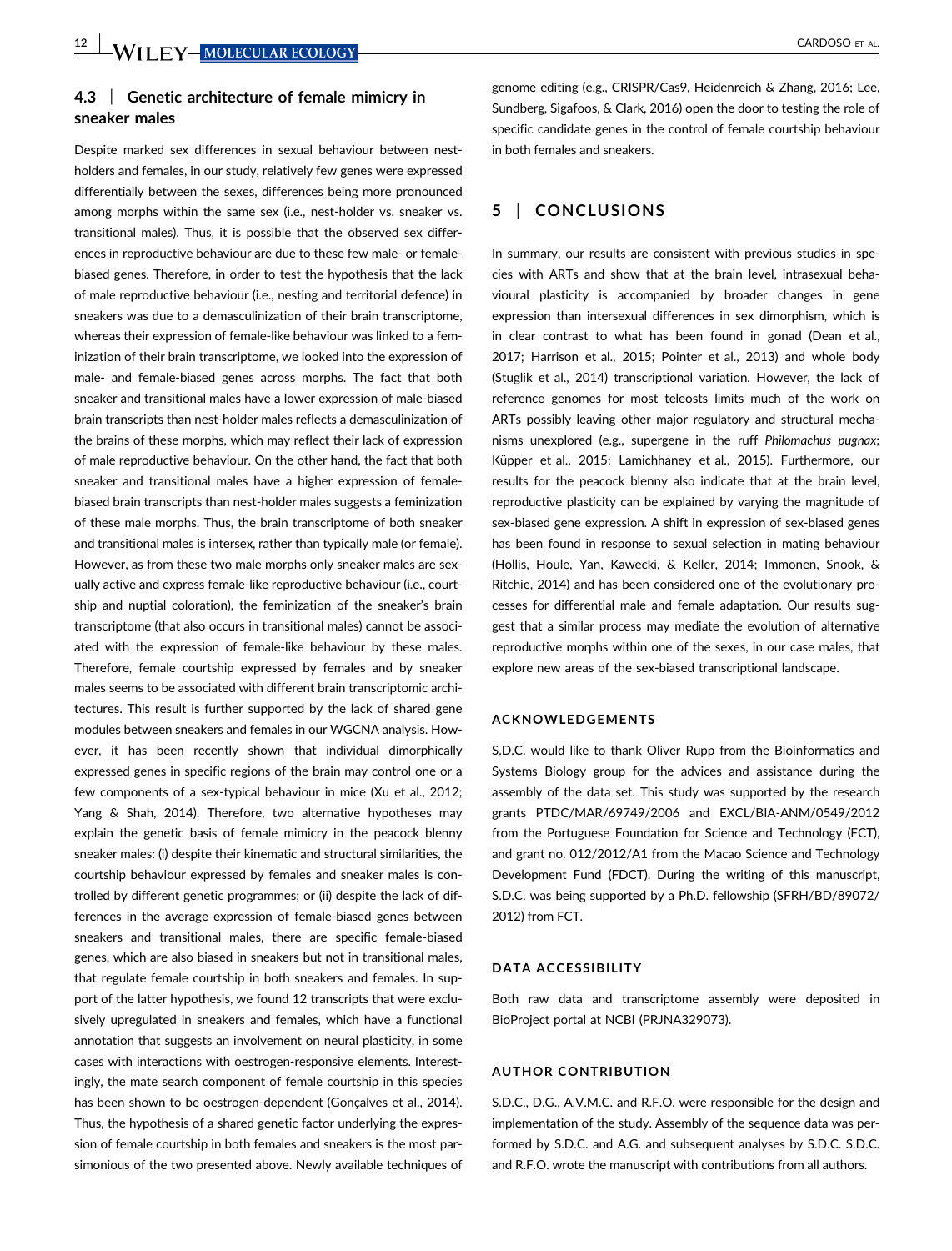#### REFERENCES

- Almada, V. C., Goncalves, E. J., Oliveira, R. F., & Santos, A. J. (1995). Courting females: Ecological constraints affect sex roles in a natural population of the blenniid fish Salaria pavo. Animal Behaviour, 49, 1125–1127.<https://doi.org/10.1006/anbe.1995.0142>
- Almada, V. C., Goncalves, E. J., Santos, A. J., & Baptista, C. (1994). Breeding ecology and nest aggregations in a population of Salaria pavo (Pisces: Blenniidae) in an area where nest sites are very scarce. Journal of Fish Biology, 45, 819–830. [https://doi.org/10.1111/jfb.1994.45.](https://doi.org/10.1111/jfb.1994.45.issue-5) [issue-5](https://doi.org/10.1111/jfb.1994.45.issue-5)
- Anders, S., & Huber, W. (2010). Differential expression analysis for sequence count data. Genome Biology, 11, R106. [https://doi.org/10.](https://doi.org/10.1186/gb-2010-11-10-r106) [1186/gb-2010-11-10-r106](https://doi.org/10.1186/gb-2010-11-10-r106)
- Andrews, S. (2010). FastQC: A Quality Control Tool for High Throughput Sequence Data. Retrieved from [http://www.bioinformatics.babraha](http://www.bioinformatics.babraham.ac.uk/projects/fastqc) [m.ac.uk/projects/fastqc](http://www.bioinformatics.babraham.ac.uk/projects/fastqc).
- Ashburner, M., Ball, C. A., Blake, J. A., Botstein, D., Butler, H., Cherry, J. M., ... Harris, M. A. (2000). Gene ontology: Tool for the unification of biology. The Gene Ontology Consortium. Nature Genetics, 25, 25– 29.<https://doi.org/10.1038/75556>
- Aubin-Horth, N., Landry, C. R., Letcher, B. H., & Hofmann, H. A. (2005). Alternative life histories shape brain gene expression profiles in males of the same population. Proceedings of the Royal Society of London B: Biological Sciences, 272, 1655–1662. [https://doi.org/10.1098/rspb.](https://doi.org/10.1098/rspb.2005.3125) [2005.3125](https://doi.org/10.1098/rspb.2005.3125)
- Barata, E. N., Serrano, R. M., Miranda, A., Nogueira, R., Hubbard, P. C., & Canário, A. V. (2008). Putative pheromones from the anal glands of male blennies attract females and enhance male reproductive success. Animal Behaviour, 75, 379–389. [https://doi.org/10.1016/j.an](https://doi.org/10.1016/j.anbehav.2007.05.018) [behav.2007.05.018](https://doi.org/10.1016/j.anbehav.2007.05.018)
- Benjamini, Y., & Hochberg, Y. (1995). Controlling the false discovery rate: A practical and powerful approach to multiple testing. Journal of the Royal Statistical Society. Series B, 57, 289–300.
- Cardoso, S. D., Gonçalves, D., Robalo, J. I., Cardoso, S. D., Gonçalves, D., Robalo, J. I., ... Oliveira, R. F. (2013). Efficient isolation of polymorphic microsatellites from high-throughput sequence data based on number of repeats. Marine Genomics, 11, 11–16. [https://doi.org/10.](https://doi.org/10.1016/j.margen.2013.04.002) [1016/j.margen.2013.04.002](https://doi.org/10.1016/j.margen.2013.04.002)
- Cardoso, S. D., Teles, M. C., & Oliveira, R. F. (2015). Neurogenomic mechanisms of social plasticity. Journal of Experimental Biology, 218, 140–149.<https://doi.org/10.1242/jeb.106997>
- Conesa, A., Götz, S., García-Gómez, J. M., Terol, J., Talón, M., & Robles, M. (2005). Blast2GO: A universal tool for annotation, visualization and analysis in functional genomics research. Bioinformatics, 21, 3674–3676.<https://doi.org/10.1093/bioinformatics/bti610>
- Dean, R., Wright, A. E., Marsh-Rollo, S. E., Nugent, B. M., Alonzo, S. H., & Mank, J. E. (2017). Sperm competition shapes gene expression and sequence evolution in the ocellated wrasse. Molecular Ecology, 26, 505–518.<https://doi.org/10.1111/mec.2017.26.issue-2>
- Ellegren, H., & Parsch, J. (2007). The evolution of sex-biased genes and sex-biased gene expression. Nature Reviews Genetics, 8, 689–698. <https://doi.org/10.1038/nrg2167>
- Estabrook, G., Almada, V., Almada, F., & Robalo, J. (2002). Analysis of conditional contingency using ACTUS2 with examples from studies of animal behavior. Acta Ethologica, 4, 73–80. [https://doi.org/10.](https://doi.org/10.1007/s102110100050) [1007/s102110100050](https://doi.org/10.1007/s102110100050)
- Fagundes, T., Simões, M. G., Saraiva, J. L., Ros, A. F., Gonçalves, D., & Oliveira, R. F. (2015). Birth date predicts alternative life history pathways in a fish with sequential reproductive tactics. Functional Ecology, 29, 1533–1542.<https://doi.org/10.1111/1365-2435.12465>
- Falcon, S., & Gentleman, R. (2007). Using GOstats to test gene lists for GO term association. Bioinformatics, 23, 257–258. [https://doi.org/10.](https://doi.org/10.1093/bioinformatics/btl567) [1093/bioinformatics/btl567](https://doi.org/10.1093/bioinformatics/btl567)
- Fishelson, L. (1963). Observations on littoral fishes of Israel. I. Behaviour of Blennius pavo Risso (Teleostei: Blenniidae). Israel Journal of Zoology, 12, 67–80.
- Fraser, B. A., Janowitz, I., Thairu, M., Travis, J., & Hughes, K. A. (2014). Phenotypic and genomic plasticity of alternative male reproductive tactics in sailfin mollies. Proceedings of the Royal Society B: Biological Sciences, 281, 20132310.<https://doi.org/10.1098/rspb.2013.2310>
- Gaudet, H. M., Cheng, S. B., Christensen, E. M., & Filardo, E. J. (2015). The G-protein coupled estrogen receptor, GPER: The inside and inside-out story. Molecular and Cellular Endocrinology, 418, 207–219. <https://doi.org/10.1016/j.mce.2015.07.016>
- Goncalves, E. J., & Almada, V. C. (1997). Sex differences in resource utilization by the peacock blenny. Journal of Fish Biology, 51, 624–633. <https://doi.org/10.1111/jfb.1997.51.issue-3>
- Goncalves, E. J., Almada, V. C., Oliveira, R. F., & Santos, A. J. (1996). Female mimicry as a mating tactic in males of the blenniid fish Salaria pavo. Journal of the Marine Biological Association of the United Kingdom, 76, 529–538.<https://doi.org/10.1017/S0025315400030721>
- Goncalves, D., Alpedrinha, J., Teles, M., & Oliveira, R. F. (2007). Endocrine control of sexual behavior in sneaker males of the peacock blenny Salaria pavo: Effects of castration, aromatase inhibition, testosterone and estradiol. Hormones and Behavior, 51, 534–541. <https://doi.org/10.1016/j.yhbeh.2007.02.003>
- Gonçalves, D. M., Barata, E. N., Oliveira, R. F., & Canário, A. V. M. (2002). The role of male visual and chemical cues on the activation of female courtship behaviour in the sex-role reversed peacock blenny. Journal of Fish Biology, 61, 96–105. [https://doi.org/10.1111/](https://doi.org/10.1111/jfb.2002.61.issue-1) [jfb.2002.61.issue-1](https://doi.org/10.1111/jfb.2002.61.issue-1)
- Gonçalves, D., Costa, S. S., Teles, M. C., Silva, H., Inglês, M., & Oliveira, R. F. (2014). Oestradiol and prostaglandin F2 regulate sexual displays in females of a sex-role reversed fish. Proceedings of the Royal Society B: Biological Sciences, 281, 20133070. [https://doi.org/10.1098/rspb.](https://doi.org/10.1098/rspb.2013.3070) [2013.3070](https://doi.org/10.1098/rspb.2013.3070)
- Gonçalves, D., Saraiva, J., Teles, M., Teodósio, R., Canário, A. V., & Oliveira, R. F. (2010). Brain aromatase mRNA expression in two populations of the peacock blenny Salaria pavo with divergent mating systems. Hormones and Behavior, 57, 155–161. [https://doi.org/10.](https://doi.org/10.1016/j.yhbeh.2009.10.007) [1016/j.yhbeh.2009.10.007](https://doi.org/10.1016/j.yhbeh.2009.10.007)
- Goncalves, D., Teles, M., Alpedrinha, J., & Oliveira, R. F. (2008). Brain and gonadal aromatase activity and steroid hormone levels in female and polymorphic males of the peacock blenny Salaria pavo. Hormones and Behavior, 54, 717–725.<https://doi.org/10.1016/j.yhbeh.2008.07.014>
- Grabherr, M. G., Haas, B. J., Yassour, M., Levin, J. Z., Thompson, A., D. A., I., ... Chen, Z. (2011). Full-length transcriptome assembly from RNA-Seq data without a reference genome. Nature Biotechnology, 29, 644–652.<https://doi.org/10.1038/nbt.1883>
- Harris, R. M., & Hofmann, H. A. (2014). Neurogenomics of behavioral plasticity. In C. R. Landry & N. Aubin-Horth (Eds.), Ecological genomics. Advances in experimental medicine and biology (pp. 149–168). Dordrecht: Springer.<https://doi.org/10.1007/978-94-007-7347-9>
- Harrison, P. W., Mank, J. E., & Wedell, N. (2012). Incomplete sex chromosome dosage compensation in the Indian meal moth, Plodia interpunctella, based on de novo transcriptome assembly. Genome Biology and Evolution, 4, 1118–1126.<https://doi.org/10.1093/gbe/evs086>
- Harrison, P. W., Wright, A. E., Zimmer, F., Dean, R., Montgomery, S. H., Pointer, M. A., & Mank, J. E. (2015). Sexual selection drives evolution and rapid turnover of male gene expression. Proceedings of the National Academy of Sciences of the United States of America, 112, 4393–4398.<https://doi.org/10.1073/pnas.1501339112>
- Heidenreich, M., & Zhang, F. (2016). Applications of CRISPR-Cas systems in neuroscience. Nature Reviews. Neuroscience, 17, 36–44.
- Hollis, B., Houle, D., Yan, Z., Kawecki, T. J., & Keller, L. (2014). Evolution under monogamy feminizes gene expression in Drosophila melanogaster. Nature Communications, 5, 689–698.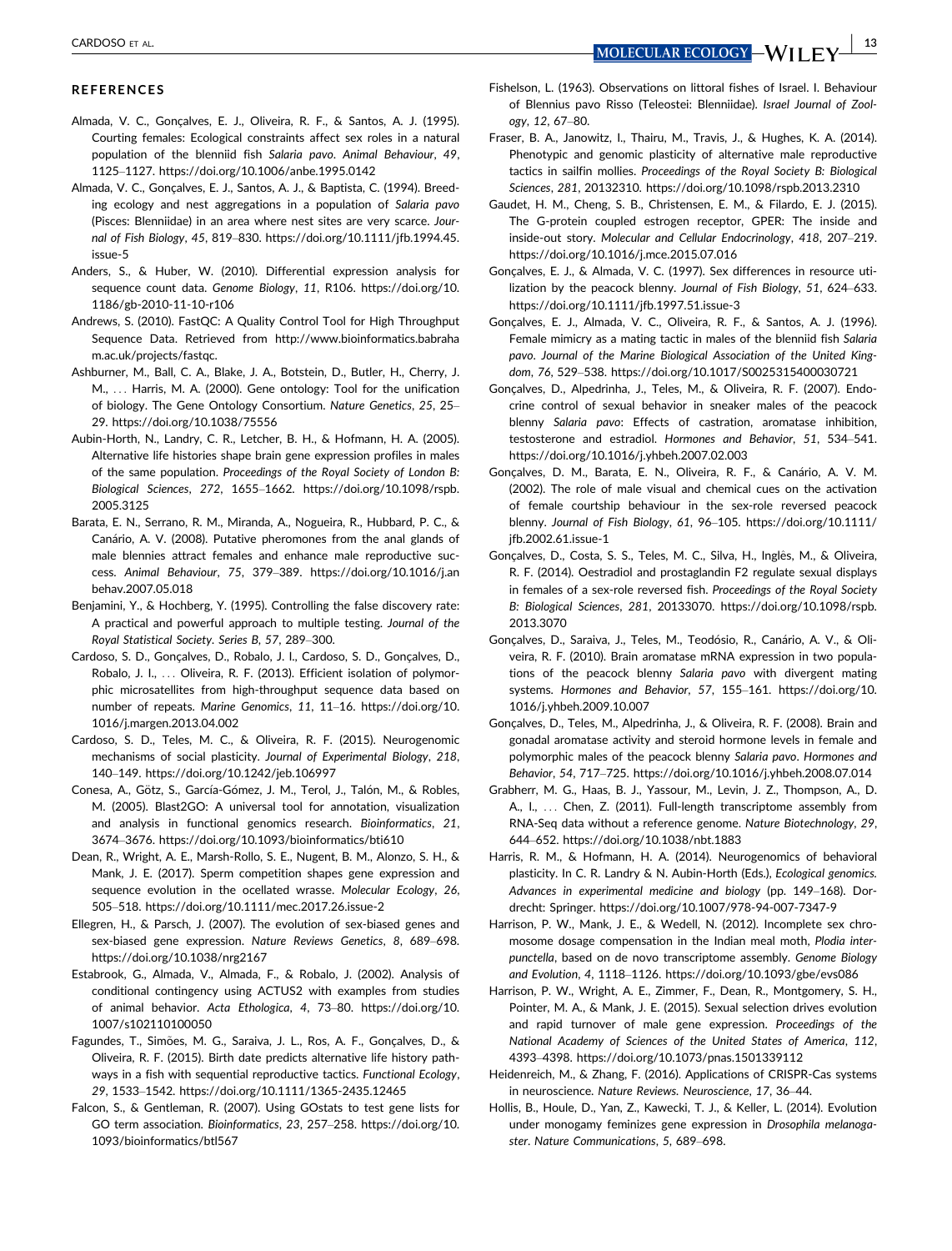14 | CARDOSO ET AL.

- Hu, Z.-L., Bao, J., & Reecy, J. M. (2008). CateGOrizer: A web-based program to batch analyze gene ontology classification categories. Online Journal of Bioinformatics, 9, 108–112.
- Immonen, E., Snook, R. R., & Ritchie, M. G. (2014). Mating system variation drives rapid evolution of the female transcriptome in Drosophila pseudoobscura. Ecology and Evolution, 4, 2186–2201.
- Küpper, C., Stocks, M., Risse, J. E., dos Remedios, N., Farrell, L. L., McRae, S. B., ... Kitaysky, A. S. (2015). A supergene determines highly divergent male reproductive morphs in the ruff. Nature Genetics, 48, 79– 83.<https://doi.org/10.1038/ng.3443>
- Lamichhaney, S., Fan, G., Widemo, F., Gunnarsson, U., Thalmann, D. S., Hoeppner, M. P., ... Chen, W. (2015). Structural genomic changes underlie alternative reproductive strategies in the ruff (Philomachus pugnax). Nature Genetics, 48, 84–88.<https://doi.org/10.1038/ng.3430>
- Langfelder, P., & Horvath, S. (2008). WGCNA: An R package for weighted correlation network analysis. BMC Bioinformatics, 9, 559. <https://doi.org/10.1186/1471-2105-9-559>
- Langmead, B., Trapnell, C., Pop, M., & Salzberg, S. L. (2009). Ultrafast and memory-efficient alignment of short DNA sequences to the human genome. Genome Biology, 10, R25. [https://doi.org/10.1186/gb-2009-](https://doi.org/10.1186/gb-2009-10-3-r25) [10-3-r25](https://doi.org/10.1186/gb-2009-10-3-r25)
- Lee, H. B., Sundberg, B. N., Sigafoos, A. N., & Clark, K. J. (2016). Genome engineering with TALE and CRISPR systems in neuroscience. Frontiers in Genetics, 7, 47.
- Lenkov, K., Lee, M. H., Lenkov, O. D., Swafford, A., & Fernald, R. D. (2015). Epigenetic DNA methylation linked to social dominance. PLoS ONE, 10, e0144750.<https://doi.org/10.1371/journal.pone.0144750>
- Li, B., & Dewey, C. N. (2011). RSEM: Accurate transcript quantification from RNA-Seq data with or without a reference genome. BMC Bioinformatics, 12, 323.<https://doi.org/10.1186/1471-2105-12-323>
- Linke, B., Giegerich, R., & Goesmann, A. (2011). Conveyor: A workflow engine for bioinformatic analyses. Bioinformatics, 27, 903–911. <https://doi.org/10.1093/bioinformatics/btr040>
- Losel, R. M., Falkenstein, E., Feuring, M., Schultz, A., Tillmann, H. C., Rossol-Haseroth, K., & Wehling, M. (2003). Nongenomic steroid action: Controversies, questions, and answers. Physiological Reviews, 83, 965–1016.<https://doi.org/10.1152/physrev.00003.2003>
- Maggiolini, M., & Picard, D. (2010). The unfolding stories of GPR30, a new membrane-bound estrogen receptor. Journal of Endocrinology, 204, 105–114.<https://doi.org/10.1677/JOE-09-0242>
- Mank, J. E. (2009). Sex chromosomes and the evolution of sexual dimorphism: Lessons from the genome. American Naturalist, 173, 141–150. <https://doi.org/10.1086/595754>
- Mank, J. E. (2017). The transcriptional architecture of phenotypic dimorphism. Nature Ecology and Evolution, 1, 6. [https://doi.org/10.1038/](https://doi.org/10.1038/s41559-016-0006) [s41559-016-0006](https://doi.org/10.1038/s41559-016-0006)
- Nugent, B. M., Stiver, K. A., Alonzo, S. H., & Hofmann, H. A. (2016). Neuroendocrine profiles associated with discrete behavioural variation in Symphodus ocellatus, a species with male alternative reproductive tactics. Molecular Ecology, 25, 5212–5227. [https://doi.org/10.1111/mec.](https://doi.org/10.1111/mec.13828) [13828](https://doi.org/10.1111/mec.13828)
- Nugent, B. M., Wright, C. L., Shetty, A. C., Hodes, G. E., Lenz, K. M., Mahurkar, A., ... McCarthy, M. M. (2015). Brain feminization requires active repression of masculinization via DNA methylation. Nature Neuroscience, 18, 690–697.<https://doi.org/10.1038/nn.3988>
- Okano, M., Bell, D. W., Haber, D. A., & Li, E. (1999). DNA methyltransferases Dnmt3a and Dnmt3b are essential for de novo methylation and mammalian development. Cell, 99, 247–257. [https://doi.org/10.](https://doi.org/10.1016/S0092-8674(00)81656-6) [1016/S0092-8674\(00\)81656-6](https://doi.org/10.1016/S0092-8674(00)81656-6)
- Oliveira, R. F., Almada, V. C., Forsgren, E., & Gonçalves, E. J. (1999). Temporal variation in male traits, nesting aggregations and mating success in the peacock blenny. Journal of Fish Biology, 54, 499–512. [https://d](https://doi.org/10.1111/jfb.1999.54.issue-3) [oi.org/10.1111/jfb.1999.54.issue-3](https://doi.org/10.1111/jfb.1999.54.issue-3)
- Oliveira, R. F., Carneiro, L. A., Goncalves, D. M., Canario, A. V., & Grober, M. S. (2001). 11-Ketotestosterone inhibits the alternative mating

tactic in sneaker males of the peacock blenny, Salaria pavo. Brain, Behavior and Evolution, 58, 28–37. [https://doi.org/10.1159/](https://doi.org/10.1159/000047259) [000047259](https://doi.org/10.1159/000047259)

- Partridge, C. G., MacManes, M. D., Knapp, R., & Neff, B. D. (2016). Brain transcriptional profiles of male alternative reproductive tactics and females in bluegill sunfish. PLoS ONE, 11, e0167509. [https://doi.org/](https://doi.org/10.1371/journal.pone.0167509) [10.1371/journal.pone.0167509](https://doi.org/10.1371/journal.pone.0167509)
- Patzner, R. A. (1983). The reproduction of Blennius pavo (Teleostei, Blenniidae). I. Ovarial cycle, environmental factors and feeding. Helgoländer Meeresuntersuchungen, 36, 105. [https://doi.org/10.1007/](https://doi.org/10.1007/BF01995800) [BF01995800](https://doi.org/10.1007/BF01995800)
- Patzner, R. A., Seiwald, M., Adlgasser, M., & Kaurin, G. (1986). The reproduction of Blennius pavo (Teleostei, Blenniidae) V. Reproductive behavior in natural environment. Zoologischer Anzeiger, 216, 338–350.
- Pointer, M. A., Harrison, P. W., Wright, A. E., & Mank, J. E. (2013). Masculinization of gene expression is associated with exaggeration of male sexual dimorphism. PLoS Genetics, 9, e1003697. [https://doi.org/](https://doi.org/10.1371/journal.pgen.1003697) [10.1371/journal.pgen.1003697](https://doi.org/10.1371/journal.pgen.1003697)
- R Development Core Team (2014). R: A language and environment for statistical computing. R Foundation for Statistical Computing, Vienna, Austria. Retrieved from [http://www.R-project.org/.](http://www.R-project.org/)
- Robinson, J. T., Thorvaldsdóttir, H., Winckler, W., Guttman, M., Lander, E. S., Getz, G., & Mesirov, J. P. (2011). Integrative genomics viewer. Nature Biotechnology, 29, 24–26.<https://doi.org/10.1038/nbt.1754>
- Robles, J. A., Qureshi, S. E., Stephen, S. J., Wilson, S. R., Burden, C. J., & Taylor, J. M. (2012). Efficient experimental design and analysis strategies for the detection of differential expression using RNA-Sequencing. BMC Genomics, 13, 484. [https://doi.org/10.1186/1471-2164-](https://doi.org/10.1186/1471-2164-13-484) [13-484](https://doi.org/10.1186/1471-2164-13-484)
- Saraiva, J. L., Barata, E. N., Canário, A. V. M., & Oliveira, R. F. (2009). The effect of nest aggregation on the reproductive behaviour of the peacock blenny Salaria pavo. Journal of Fish Biology, 74, 754–762. <https://doi.org/10.1111/jfb.2009.74.issue-4>
- Schunter, C., Vollmer, S. V., Macpherson, E., & Pascual, M. (2014). Transcriptome analyses and differential gene expression in a non-model fish species with alternative mating tactics. BMC Genomics, 15, 167. <https://doi.org/10.1186/1471-2164-15-167>
- Snell-Rood, E. C., Cash, A., Han, M. V., Kijimoto, T., Andrews, J., & Moczek, A. P. (2011). Developmental decoupling of alternative phenotypes: Insights from the transcriptomes of horn-polyphenic beetles. Evolution, 65, 231–245. [https://doi.org/10.1111/j.1558-5646.2010.](https://doi.org/10.1111/j.1558-5646.2010.01106.x) [01106.x](https://doi.org/10.1111/j.1558-5646.2010.01106.x)
- Soneson, C., & Delorenzi, M. (2013). A comparison of methods for differential expression analysis of RNA-seq data. BMC Bioinformatics, 14, 91.<https://doi.org/10.1186/1471-2105-14-91>
- Stiver, K. A., Harris, R. M., Townsend, J. P., Hofmann, H. A., & Alonzo, S. H. (2015). Neural gene expression profiles and androgen levels underlie alternative reproductive tactics in the ocellated wrasse, Symphodus ocellatus. Ethology, 121, 152–167. [https://doi.org/10.1111/](https://doi.org/10.1111/eth.2014.121.issue-2) [eth.2014.121.issue-2](https://doi.org/10.1111/eth.2014.121.issue-2)
- Stuglik, M. T., Babik, W., Prokop, Z., & Radwan, J. (2014). Alternative reproductive tactics and sex-biased gene expression: The study of the bulb mite transcriptome. Ecology and Evolution, 4, 623–632. <https://doi.org/10.1002/ece3.2014.4.issue-5>
- Suzuki, R., & Shimodaira, H. (2006). Pvclust: An R package for assessing the uncertainty in hierarchical clustering. Bioinformatics, 22, 1540– 1542.<https://doi.org/10.1093/bioinformatics/btl117>
- Taborsky, M. (1994). Sneakers, satellites, and helpers: Parasitic and cooperative behavior in fish reproduction. Advances in the Study of Behavior, 23, 1–100.
- Taborsky, M., Oliveira, R. F., & Brockmann, H. J. (2008). The evolution of alternative reproductive tactics: Concepts and questions. In R. F. Oliveira, M. Taborsky & H. J. Brockmann (Eds.), Alternative reproductive tactics: An integrative approach (pp. 1–21). Cambridge: Cambridge University Press.<https://doi.org/10.1017/CBO9780511542602>